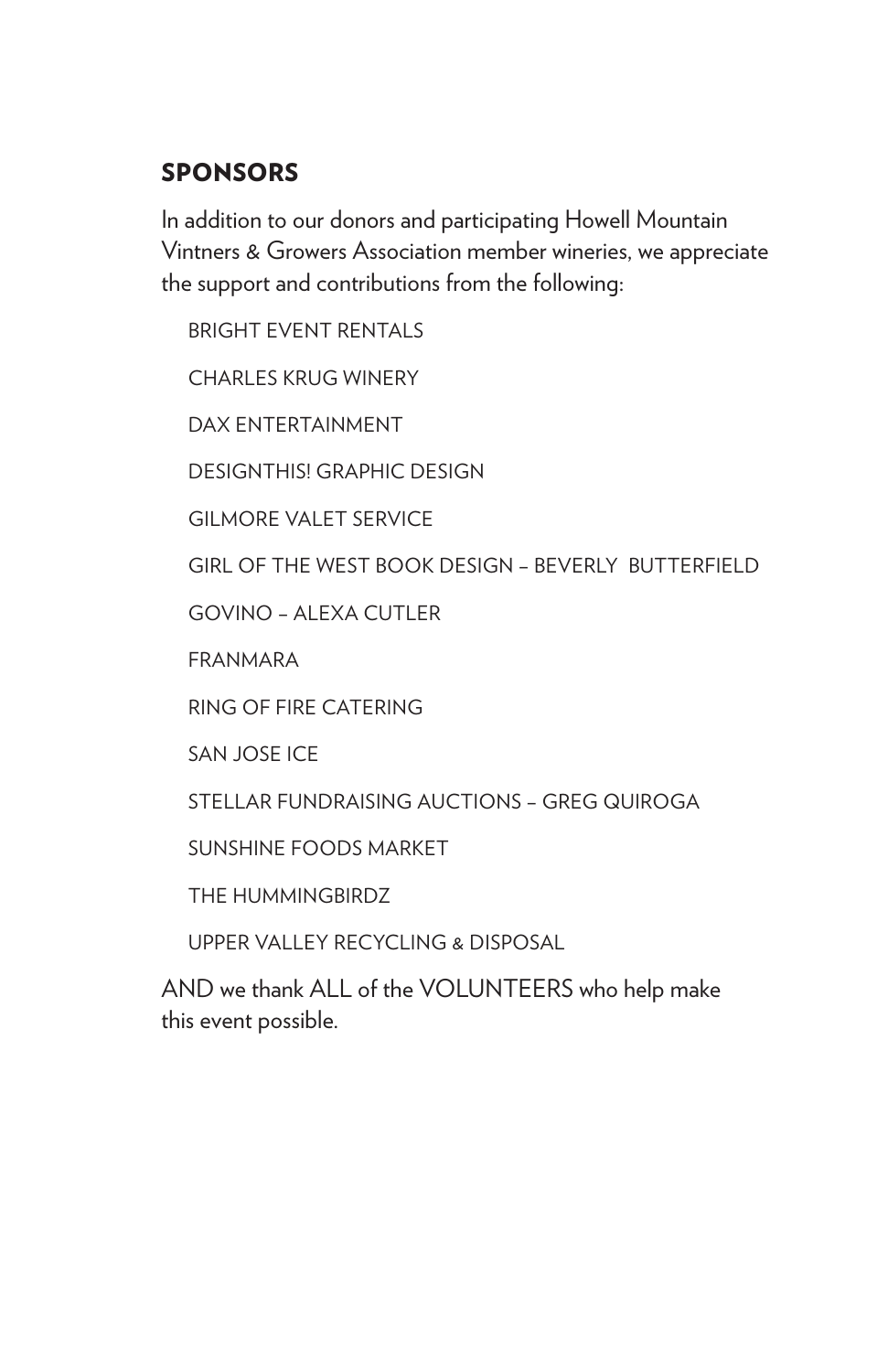#### PARTICIPATING WINERIES

- ADAMVS
- ALOFT WINES
- AMPL WINES
- ANGWIN ESTATE VINEYARDS
- ARKENSTONE
- BACA WINES
- BRAVANTE VINEYARDS
- BREMER FAMILY WINERY
- CASTIEL ESTATE
- CHARLES KRUG WINERY
- **CIMAROSSA**
- CLIF FAMILY WINERY
- DARK MATTER WINES
- DAVIS ESTATES
- DUCKHORN VINEYARDS
- DUNN VINEYARDS
- FLORA SPRINGS WINERY
- HABER FAMILY VINEYARDS
- HALL WINES
- HOWELL AT THE MOON WINERY
- HOWELL MOUNTAIN VINEYARDS
- KRISTODD VINEYARDS
- LA JOTA VINEYARD CO.
- LAMBORN FAMILY VINEYARDS
- MONDAVI SISTERS' COLLECTION
- MOONE-TSAI WINES NEAL FAMILY VINEYARDS O'SHAUGHNESSY ESTATE **WINFRY** OUTPOST ESTATE WINERY PARADUXX WINES PARAVEL WINES PESTONI FAMILY ESTATE WINERY PIÑA NAPA VALLEY PREDECESSOR ESTATE **WINFS** RED CAP VINEYARDS RED THREAD WINES RETRO CELLARS
- ROBERT CRAIG WINERY
- ROBERT FOLEY VINEYARDS
- SEEK
- SELAH WINES
- **SPENCE**
- STRESSED VINES CELLARS
- SUMMIT LAKE VINEYARDS & WINERY
- TOBIAS VINEYARDS
- TOM EDDY WINERY
- ZAKIN FAMILY ESTATE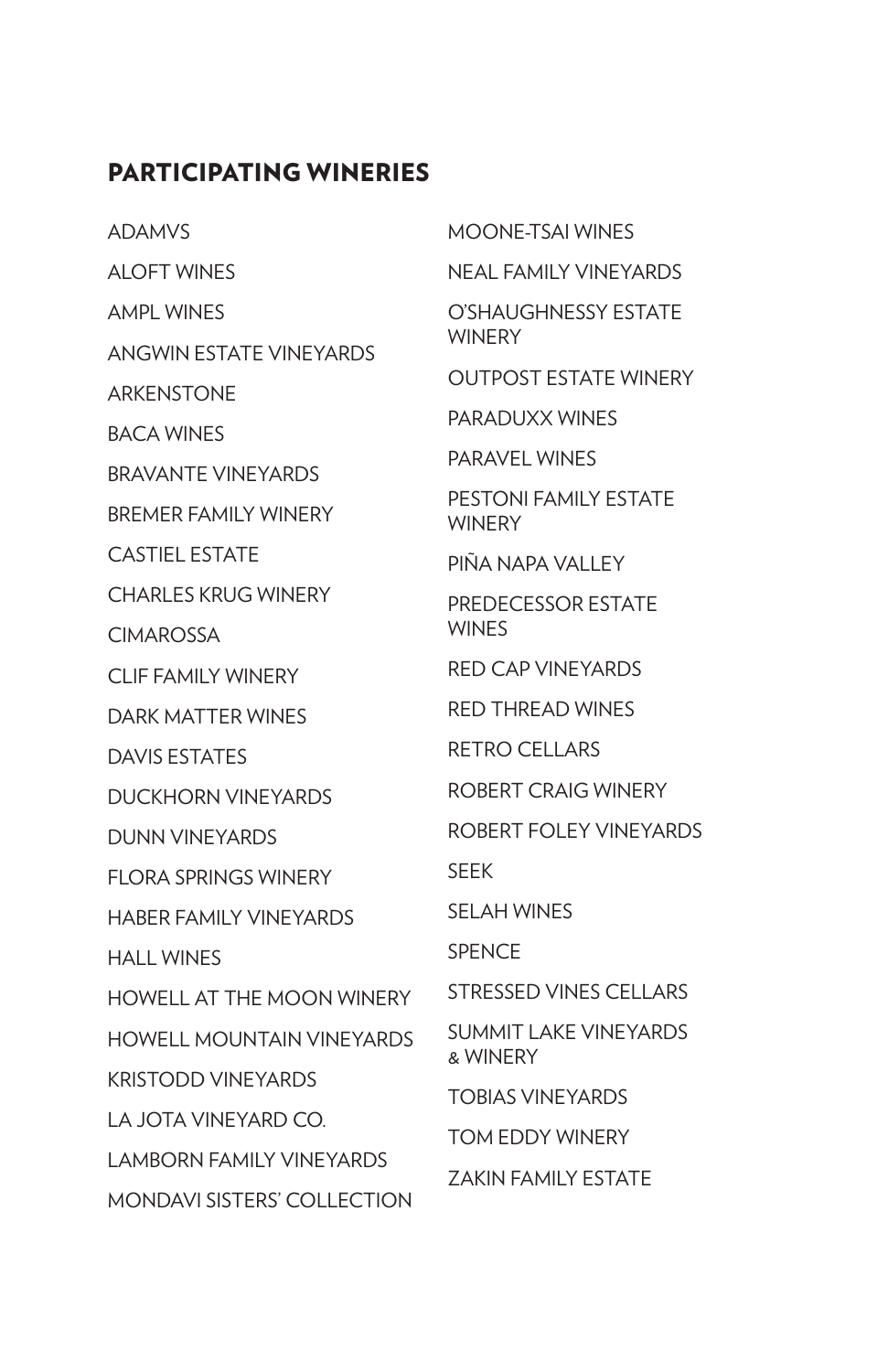#### SCHEDULE OF EVENTS

 $\mathcal{O}$ 

**12:00 PM** WINE TASTING CULINARY DELIGHTS AND SILENT AUCTION BEGINS

**2:00 PM** FIRST SET OF CARRIAGE HOUSE SILENT AUCTION TABLES CLOSE

**2:30 PM** SECOND SET OF CARRIAGE HOUSE SILENT AUCTION TABLES CLOSE

> **3:00 PM** BID BOARD AUCTION OF LIBRARY WINES CLOSES

**3:00 PM** LIVE AUCTION BEGINS

> **5:00 PM** EVENT CLOSES

AUCTIONEER GREG QUIROGA STELLAR FUNDRAISING AUCTIONS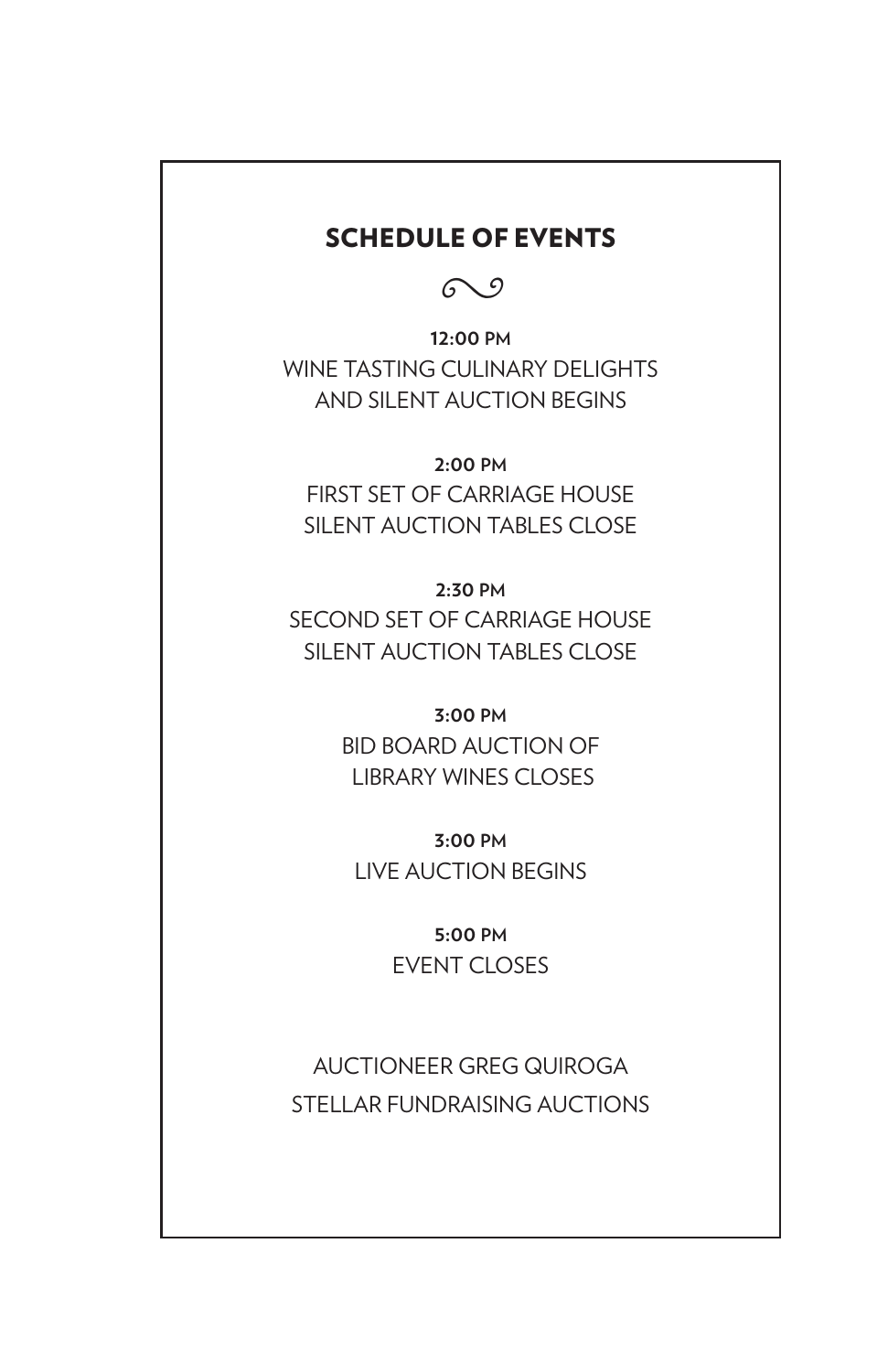#### AUCTION RULES

- 1. Your paddle number is registered in your name. Use it when bidding on Silent and Live Auction items.
- 2. Payment for purchases may be made immediately following the item's sale, or the amount owed may be accumulated for payment at one time later in the evening. Payment in full must be made the evening of the auction. Cash, check, VISA, MasterCard, and Amex are accepted.
- 3. All sales are final and there will be no exchange or refunds. Items are not to be returned to Donors for exchange or refund, unless otherwise noted in Auction publications.
- 4. All items must be collected and removed the evening of the Auction. Items may be picked up at the Checkout station by presenting a paid receipt from the cashier.
- 5. The Howell Mountain Vintners & Growers Association warrants neither the quality nor the value of items and services purchased. Neither the Howell Mountain Vintners & Growers Association, nor the donor is responsible for any personal injuries or damage to property which may result from use of items or services purchased.
- 6. The Howell Mountain Vintners & Growers Association is not responsible for typographical errors.
- 7. Some items have restrictions: please check the lot descriptions thoroughly and carefully.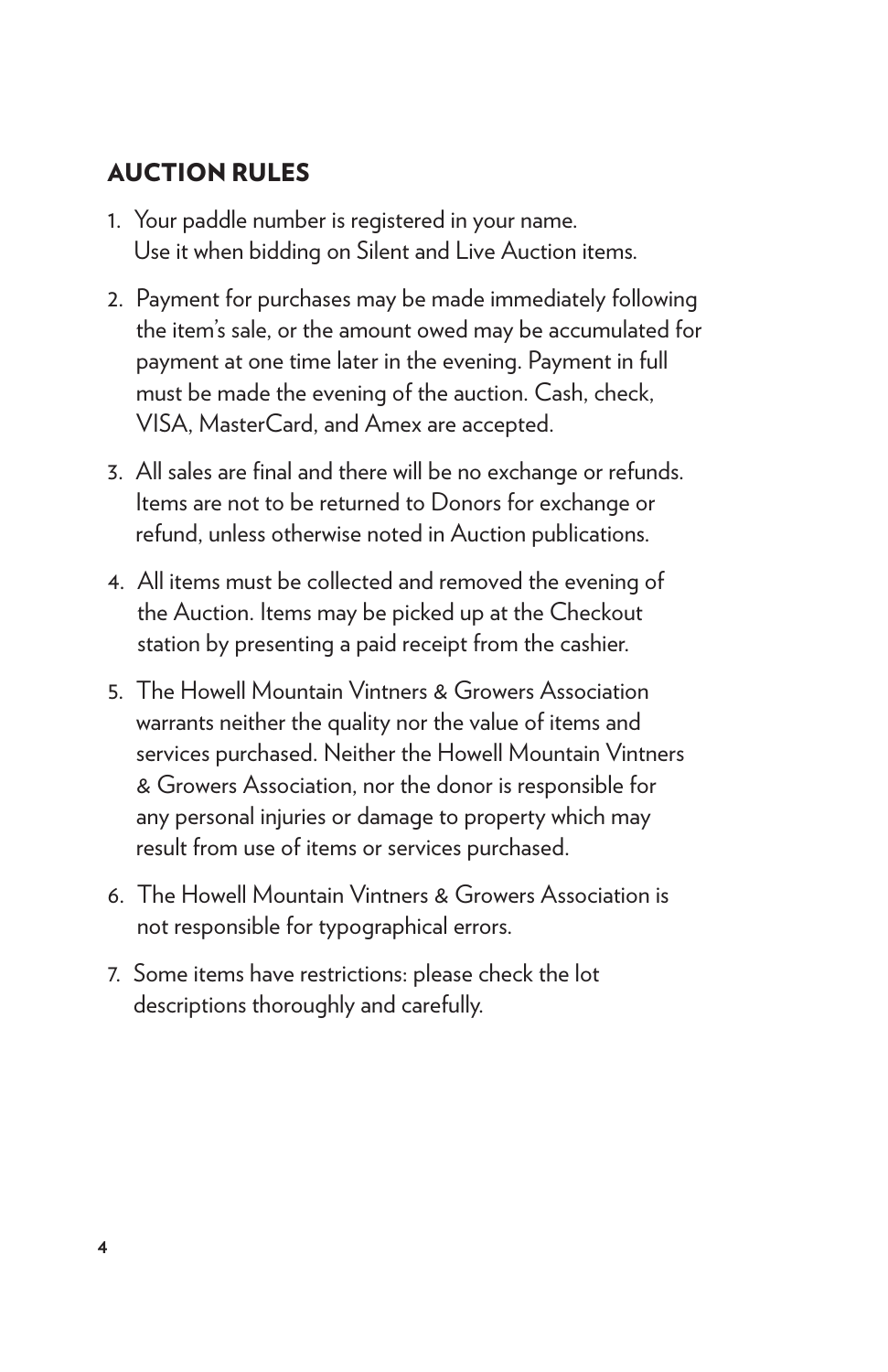#### SILENT AUCTION

- 1. All silent auction items, descriptions and bid sheets are displayed on the Great Lawn and in the Carriage House. Bidding begins at 12:00 pm and the tables will be closed in order at the times indicated.
- 2. Bids should be written on the Bid Sheet located next to each item. Note that each item has a starting bid and a minimum allowable bid increment.
- 3. Use your paddle number and printed name to identify your bid. The closing time for each lot will be announced. The last highest bid will be marked by the Silent Auction Monitor and will constitute the winning bid.
- 4. Winning bids will be posted at the Checkout Station.

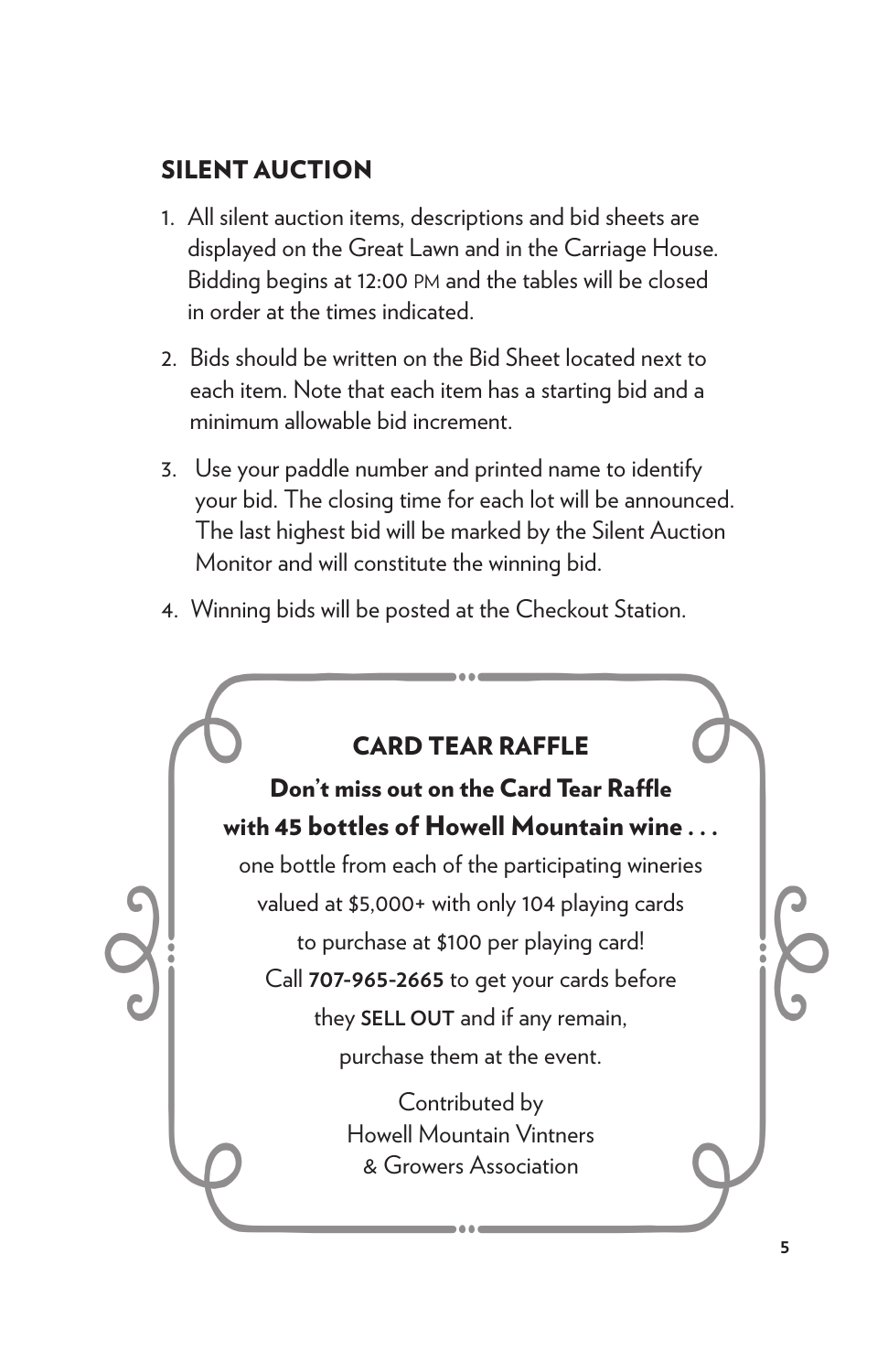



### **NAPA VALLEY WINE GETAWAY FOR 2 GUESTS**

Two lucky winners will enjoy a two-night stay at Andaz Hotel in downtown Napa in a King Studio guest room. Savor your dinner for 2 at Cole's Chop House and delight in your lunch at Tarla Mediterranean Grill. **Plus**, unwind during your stay with an array of wines from Charles Krug Winery, Howell at the Moon Winery, Howell Mountain Vineyards and Robert Foley Vineyards.

#### **Take Home Tonight**

- 3 750ml 2018 Charles Krug Winery Cold Springs Vineyard Howell Mountain Cabernet Sauvignon
- 3 750ml 2011 Howell at the Moon Knoll Vineyard Howell Mountain Cabernet Sauvignon
- 3 750ml total (1-750ml each 2013) Howell Mountain Vineyards Beatty Ranch Howell Mountain Cabernet Sauvignon, Cabernet Franc and Petit Verdot
- 3 750ml 2017 Robert Foley Vineyards Howell Mountain Merlot

**Note:** The Andaz Hotel two-night stay for 2 guests based upon availability. Blackout dates apply. Expires June 18, 2023

#### **Opening bid** \$1,800

**Contributed by** Charles Krug Winery, Howell at the Moon Winery, Howell Mountain Vineyards, Robert Foley Vineyards, Andaz Hotel, Cole's Chop House, Tarla Mediterranean Grill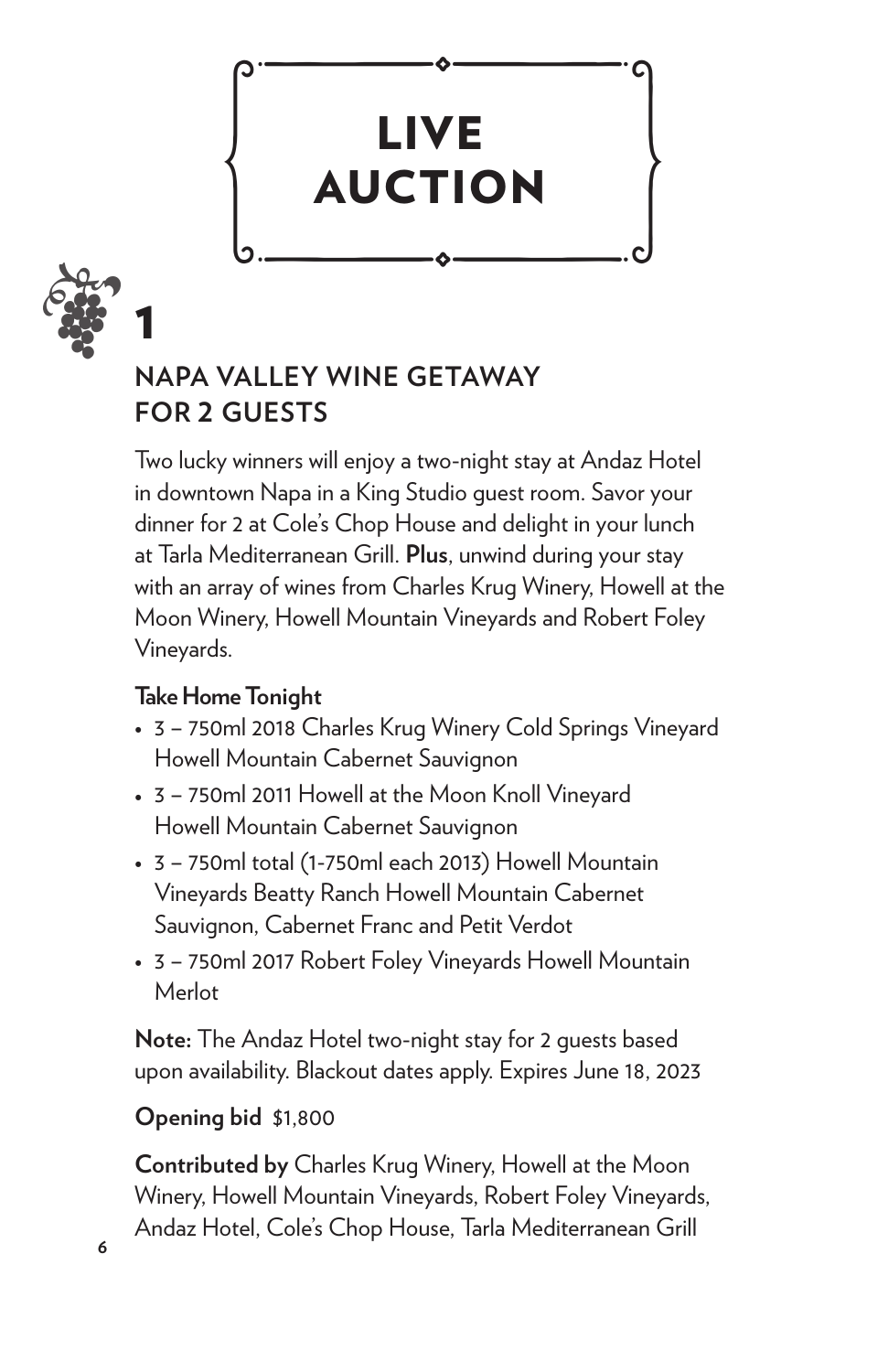![](_page_6_Picture_0.jpeg)

### **WINE COUNTRY LUNCH, TASTINGS & MAGNUMS FROM CLIF AND SELAH FOR 8 GUESTS**

Experience a Clif Family Winery Chef's Wine Pairing Lunch for eight guests which includes a *Pasto e Vino* lunch, highlighting the bounty of the organic Clif Family Farm. Clif Family Winery Executive Chef John McConnell focuses on the seasonality of farm produce in his culinary creations. This farm-to-table lunch experience exquisitely complements Clif Family's small production Howell Mountain Cabernet Sauvignon wines. Your wine pairing lunch will be at Clif Family Enoteca Private Tasting Salon, which offers the pinnacle of Clif Family wine and food tasting experiences in a beautiful tasting salon overlooking Napa Valley's iconic Mayacamas Mountain Range, just outside of downtown St. Helena. **Plus,** enjoy a private tasting for up to 8 guests with Selah proprietor, Joe Blanton, and enjoy their Howell Mountain wines made by Thomas Rivers Brown.

#### **Take Home Tonight**

- 1 1.5L 2018 Clif Family Winery Howell Mountain Cold Springs Vineyard Cabernet Sauvignon
- Gift Certificate: Chef's Wine Pairing Lunch for eight guests at Clif Family Enoteca Private Tasting Salon
- 1 1.5L 2018 Selah Howell Mountain Cabernet Sauvignon
- Gift Certificate: Private tasting for eight guests at Selah

#### **Opening bid** \$1,900

**Contributed by**  Clif Family Winery Selah Wines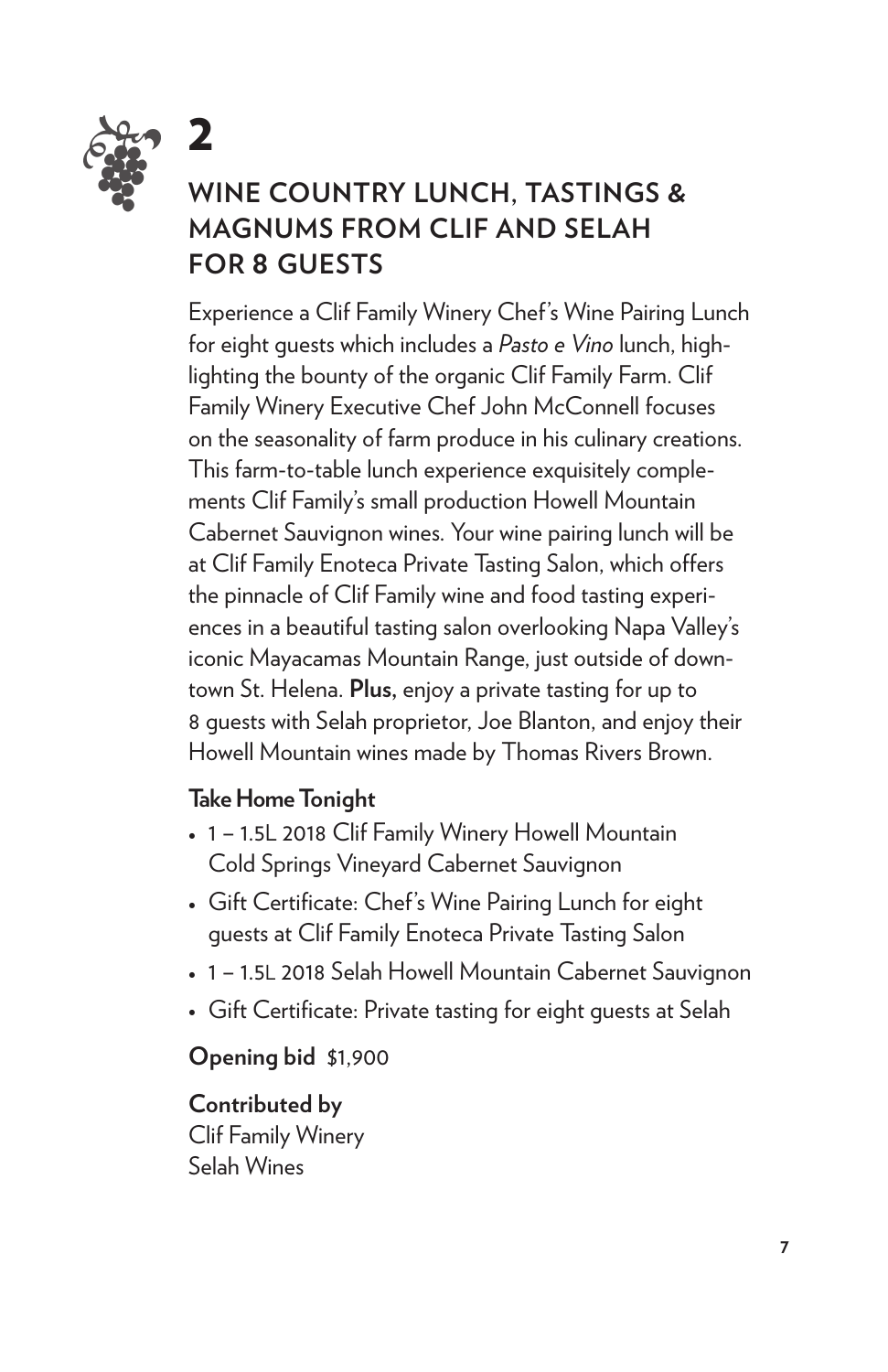![](_page_7_Picture_0.jpeg)

. . . *the first thing that I'd like to do* is save it in a large format bottle . . . like in 6Ls from Piña Napa Valley and Lamborn Family Vineyards. Wine ages as air moves in and out of the cork, interacting with the flavor components of a wine. With large format bottles, you've got the same surface area for air transfer, that tiny cork, but a much larger volume of wine. The result is that these bottles age at half the speed of their 750ml counterparts.

#### **Take Home Tonight**

- 1 6L 2011 Piña Napa Valley Buckeye Vineyard Howell Mountain Cabernet Sauvignon
- 1 6L 2018 Lamborn Family Vineyards Howell Mountain Cabernet Sauvignon

#### **Opening bid** \$1,900

#### **Contributed by**

Lamborn Family Vineyards Piña Napa Valley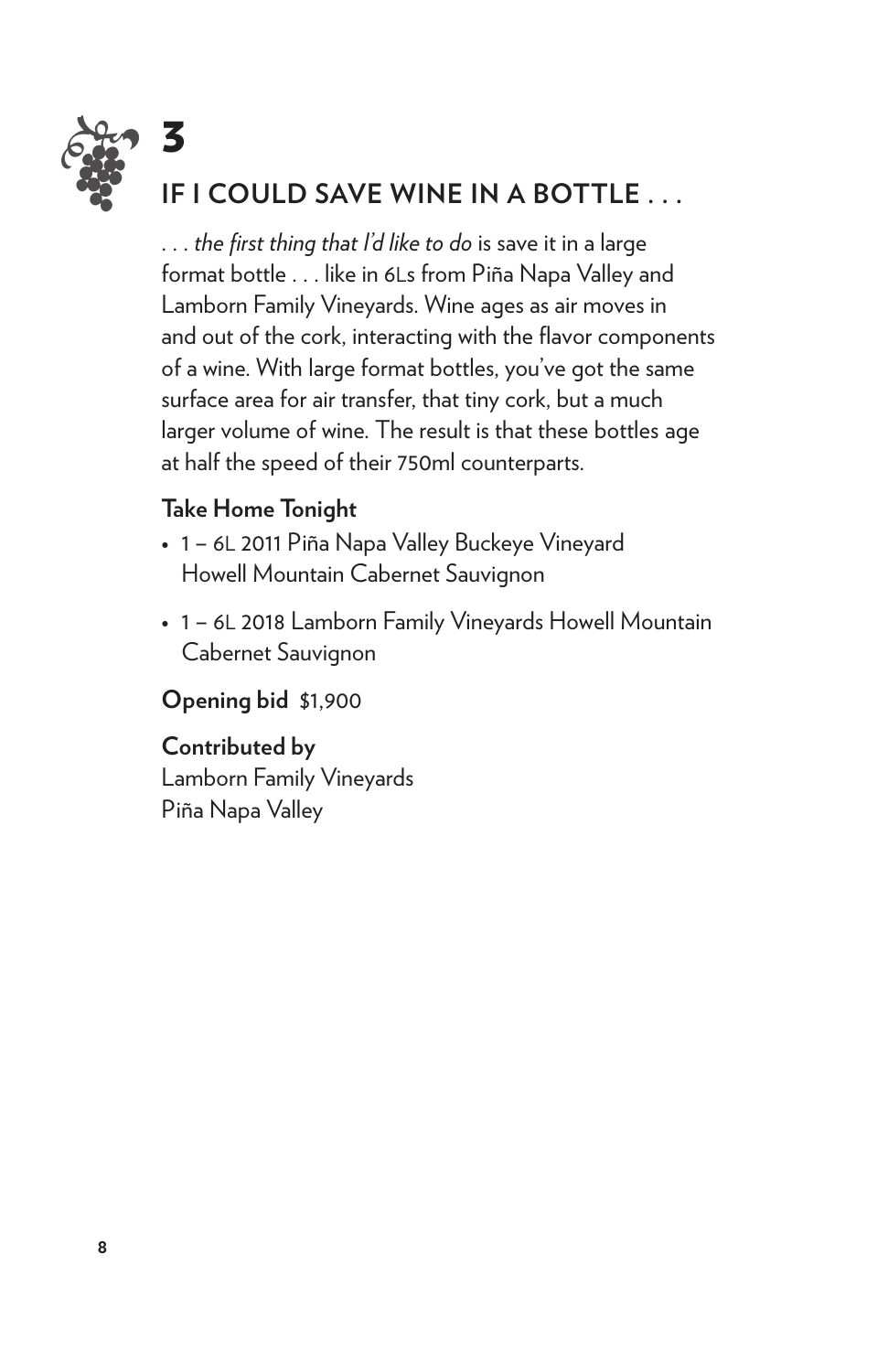![](_page_8_Picture_0.jpeg)

## **EXPLORE THE VAULT LUNCH EXPERIENCE WITH THE MONDAVI SISTERS FOR 2 GUESTS!**

A culinary lunch experience with a Mondavi Sister and a twist . . . access to the sisters' personal wine collections. At this intimate lunch, 2 fortunate winners will have the opportunity to tap into offerings from the sisters, including library vintages that are showing beautifully, and personal favorites from the Mondavi Sisters' Collection portfolio. This offering is perfect for those who love indulging in older vintages, as you will have the opportunity to experience side-by-side tastings with current releases alongside a 4-course lunch. Our seasonal menu is curated by our winemaker, Angelina, and Brasswood's Estate Chef and includes unique dishes to complement each wine being showcased perfectly. **Plus,** take home a magnum each of Aloft and Dark Matter wines.

#### **Take Home Tonight**

- 1 1.5L 2017 Aloft Cabernet Sauvignon
- 1 1.5L 2017 Dark Matter Limitless, etched with iconic skull

#### **Note**

Explore the Vault Lunch Experience on a mutually agreeable date. Expires June 18, 2023

**Opening bid** \$1,300

**Contributed by**  Mondavi Sisters' Collection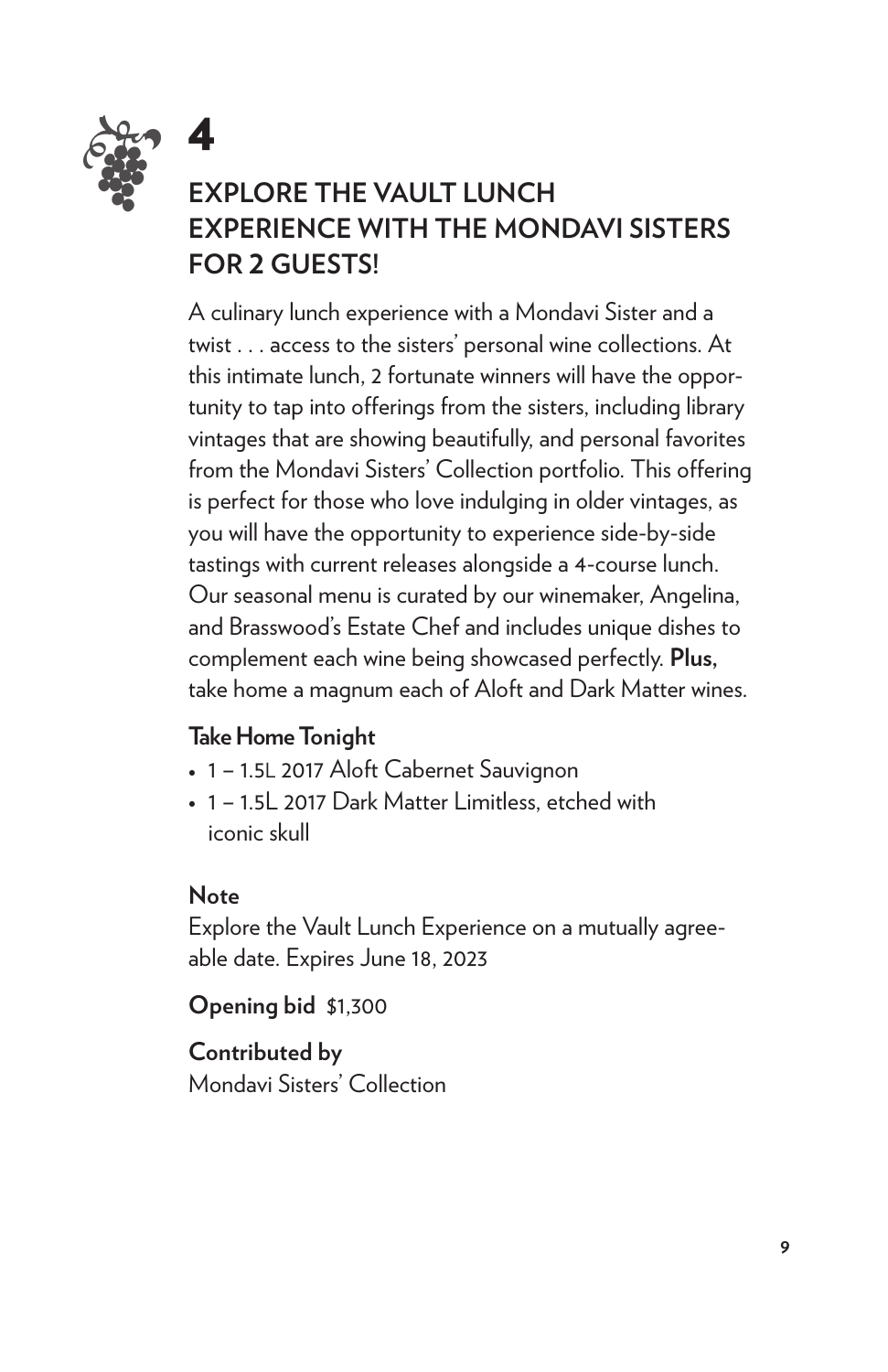![](_page_9_Picture_0.jpeg)

Amaze your friends with this array of Howell Mountain 3Ls from Bremer Family Winery, La Jota Vineyard Co. and Robert Foley Vineyards. **Plus**, take a tour and taste at Bremer Family Winery for six guests.

#### **Take Home Tonight**

- 1 3L 2015 Bremer Family Winery Howell Mountain Cabernet Sauvignon
- 1 3L 2012 La Jota Vineyard Co. Howell Mountain Cabernet Sauvignon
- 1 3L 2013 La Jota Vineyard Co. Howell Mountain Cabernet Sauvignon
- 1 3L 2017 Robert Foley Howell Mountain Cabernet Sauvignon
- Gift Certificate: Bremer Family Winery tasting and tour for 6 guests

#### **Opening bid** \$2,300

**Contributed by**  Bremer Family Winery La Jota Vineyard Co. Robert Foley Vineyards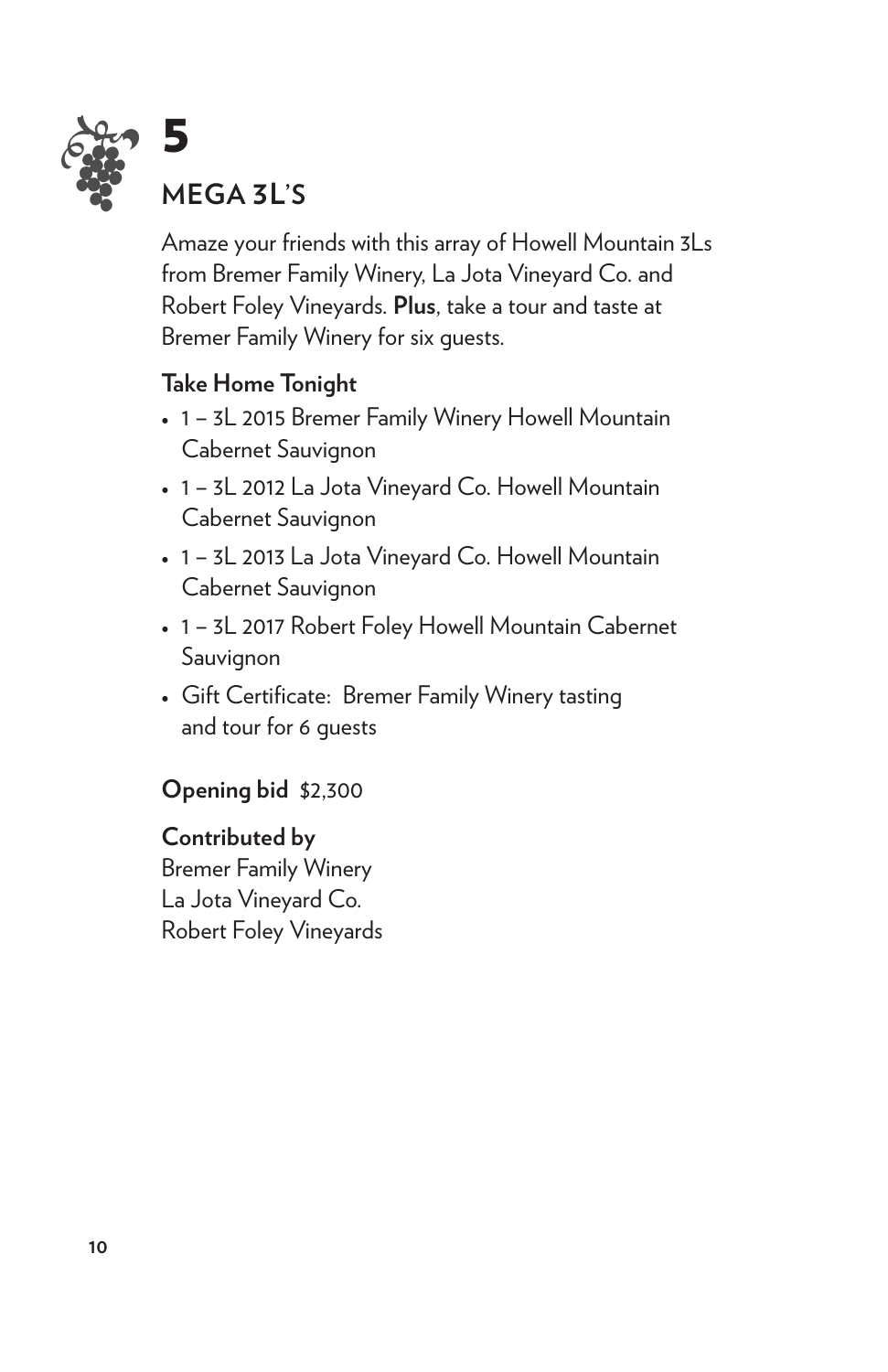![](_page_10_Picture_0.jpeg)

## **MICHELIN DINE, WINE AND STAY FOR 2 GUESTS**

Two lucky winners will enjoy a one-night stay at The Westin Verasa Napa in a Deluxe Studio Room. You won't have to go far to savor a Chef's Tasting Menu with Wine Pairings for 2 guests at Michelin Star rated La Toque Restaurant. Also enjoy lunch close by at Hog Island Oyster Co. located in the Oxbow Public Market. **Plus**, unwind during your stay with an array of wine from Castiel Estate, Howell Mountain Vineyards, Robert Foley Vineyards and Seek.

#### **Take Home Tonight**

- 3 750ml 2018 Castiel Estate Howell Mountain Cabernet Sauvignon
- 3 750ml total (1-750ml each 2014) Howell Mountain Vineyards Beatty Ranch Howell Mountain Cabernet Sauvignon, Cabernet Franc and Petit Verdot
- 3 750ml 2017 Robert Foley Vineyards Howell Mountain Merlot
- 2 750ml 2016 Seek Howell Mountain Cabernet Sauvignon
- 1 750ml 2018 Seek Howell Mountain Cabernet Franc

#### **Note**

The Westin Verasa Napa one-night stay for 2 guests based upon availability. Expires December 31, 2023

**Opening bid** \$1,900

#### **Contributed by**

Castiel Estate, Howell Mountain Vineyards, Robert Foley Vineyards, Seek, The Westin Verasa Napa, LaToque Restaurant, Hog Island Oyster Co.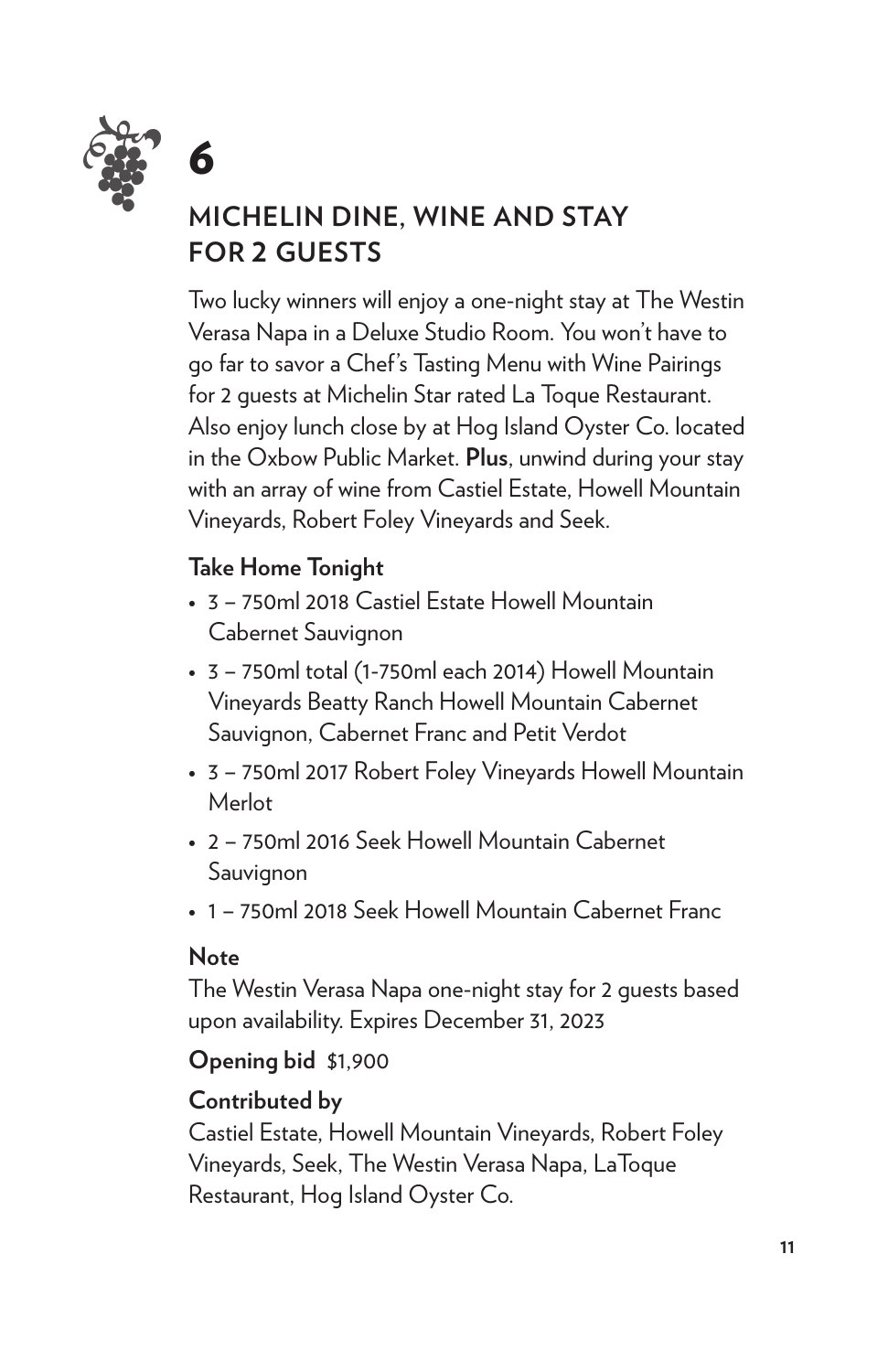![](_page_11_Picture_0.jpeg)

## *• •* **ELEVATE YOUR DINING EXPERIENCE AT NEAL FAMILY VINEYARDS FOR 10 GUESTS!**

Savor a wine dinner at Neal Family Vineyards on Howell Mountain with Mark Neal, owner, and the winemakers, Martin Mackenzie and Jeff Keene and the Neal family. Enjoy world-class wines and fabulous food paired perfectly with the view, the fresh air, the vineyards, the trees and the stars on Howell Mountain . . . who could ask for anything more!

#### **Take Home Tonight**

• 1 – 1.5L 2003 Neal Family Vineyards Napa Valley Cabernet Sauvignon

#### **Note**

Dinner on mutually agreeable date. Expires June 18, 2023

**Opening bid** \$1,800

## **Contributed by**

Neal Family Vineyards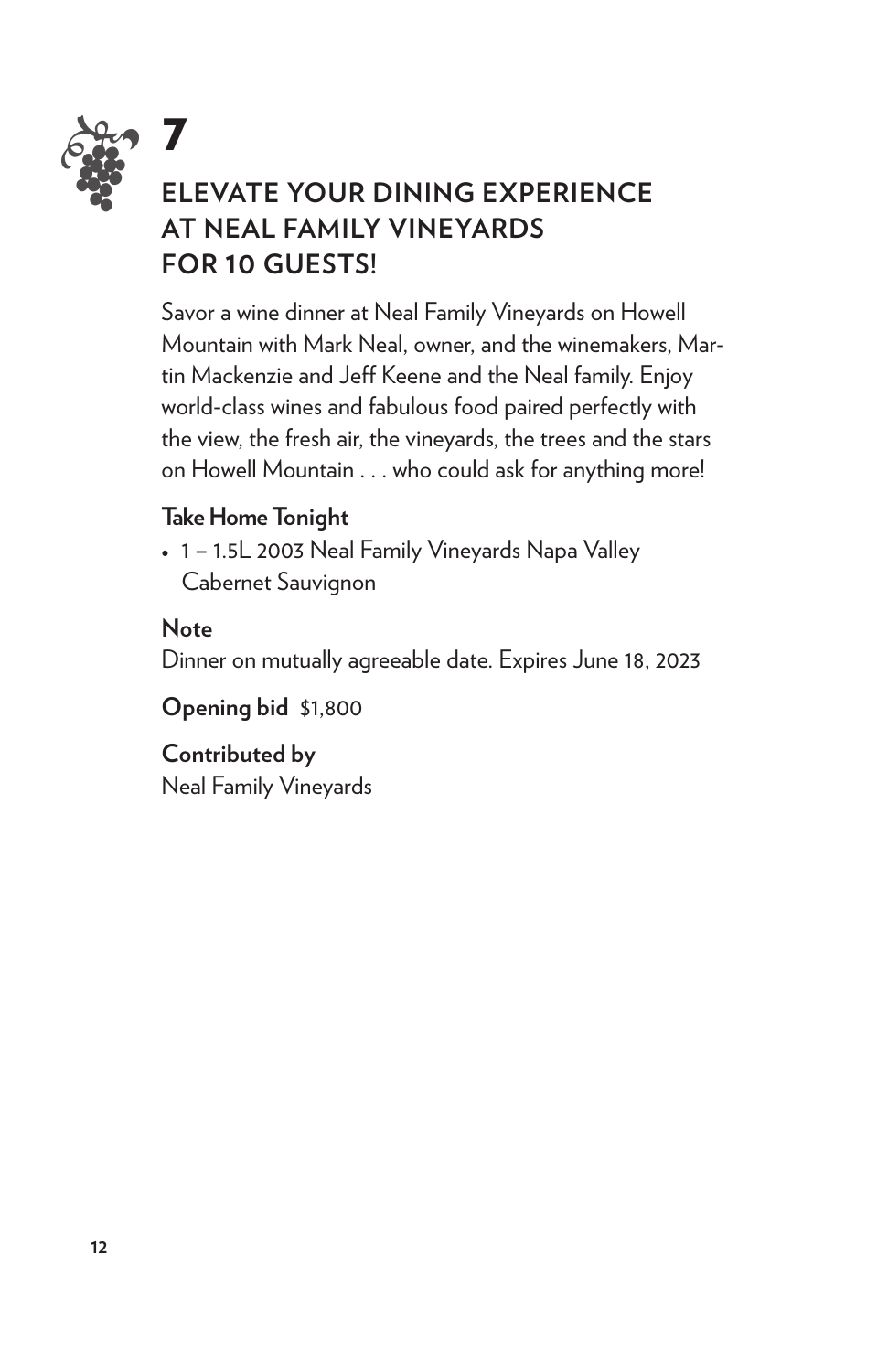![](_page_12_Picture_0.jpeg)

## **YOUNTVILLE STAY, WINE & DINE FOR 2 GUESTS**

Two lucky bidders will enjoy a one-night stay in a Deluxe King Room at Hotel Yountville. You'll also savor dinner for two at Lucy Restaurant & Bar and lunch or dinner at R+D Kitchen. Finally, indulge yourselves in all manner of Howell Mountain wines from Castiel Estate, HALL Wines, Seek and Stressed Vines Cellars.

#### **Take Home Tonight**

- 3 750ml 2018 Castiel Estate Howell Mountain Cabernet Sauvignon
- 2 750ml 2016 HALL Wines Howell Mountain Cabernet Sauvignon
- 2 750ml 2015 Seek Howell Mountain Cabernet Sauvignon
- 1 750ml 2017 Seek Howell Mountain Cabernet Franc
- 3 750nl 2019 Stressed Vines Cellars Howell Mountain Cabernet Sauvignon

#### **Note**

Hotel Yountville one-night stay subject to availability. Valid Sunday–Thursday only. Expires June 1, 2023

**Opening bid** \$1,900

#### **Contributed by**

Castiel Estate HALL Wines Seek Stressed Vines Cellars Hotel Yountville Lucy Restaurant & Bar R+D Kitchen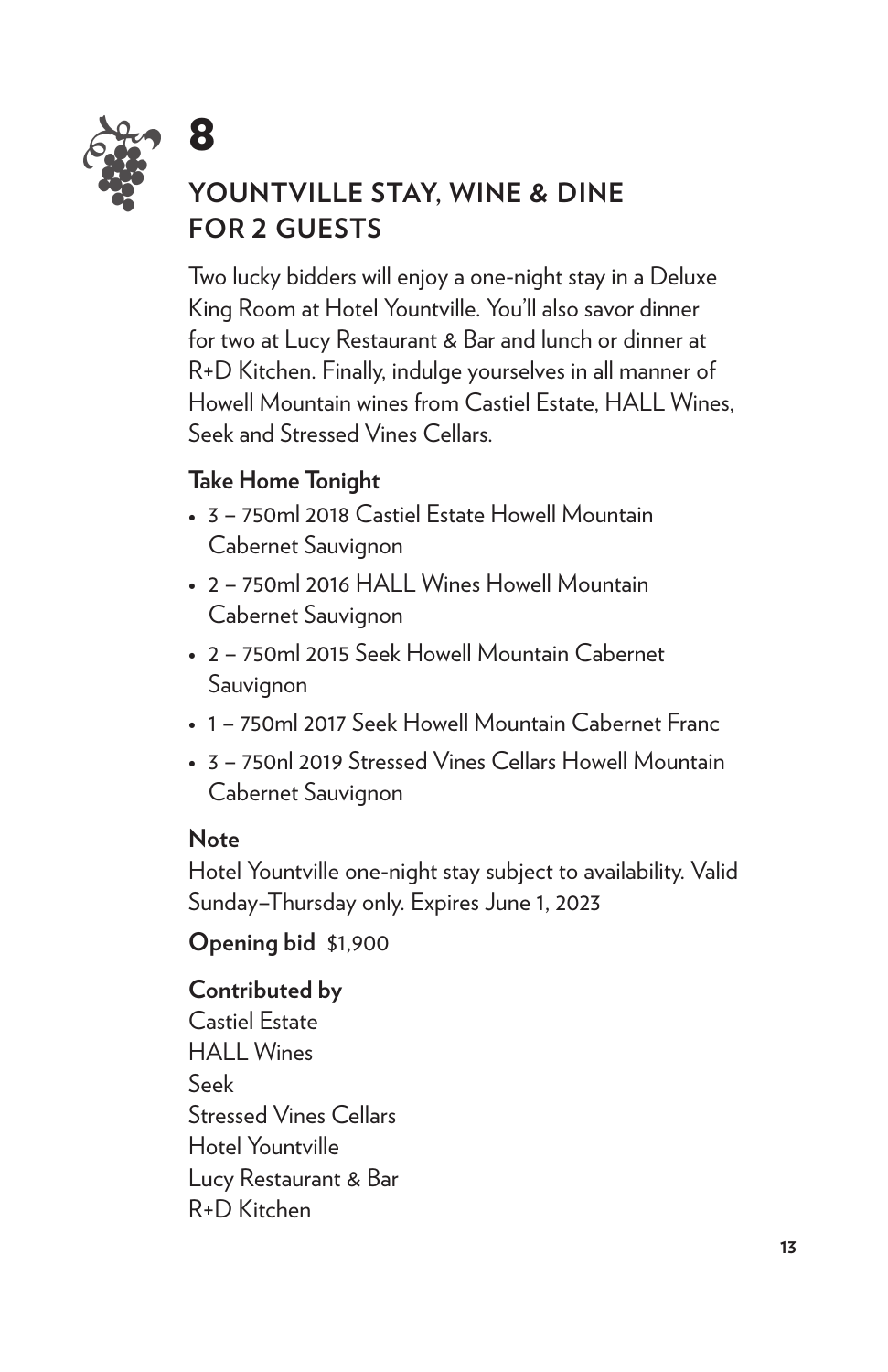![](_page_13_Picture_0.jpeg)

# *• •* **RED CAP 4 x 4 GOLF CHALLENGE & WINE EXPERIENCE FOR 4 GUESTS**

The Napa Valley experience is about great food, great people and great wines. But for this auction lot, will we add a fourth experience to the top three, great golf. It's been said, it takes a lot of great wine to play mediocre golf, so the bonus to this lot is this: The better you think you are at golf, the more you may win in wine!

One lucky foursome will enjoy a head-to-head team game with four members of the Red Cap team, including Rudy Zuidema, Tom Altemus, Chris Klein and Sam Peters. The game will take place at the historic and exclusive Napa Valley Country Club. After the round, you will be wined and dined at the NVCC restaurant with the Red Cap team. The lot comes with a 3-pack of current release wine for each golfer, but you also have the chance to win exclusive library wines.

#### **Take Home Tonight**

• 12 – 750ml 2018 Red Cap Vineyards Howell Mountain Cabernet Sauvignon, 3–750ml per golfer

#### **Note**

Red Cap Vineyards 4x4 Golf Challenge & Wine Experience for four guests on a mutually agreeable date.

**Opening bid** \$1,900

**Contributed by**  Red Cap Vineyards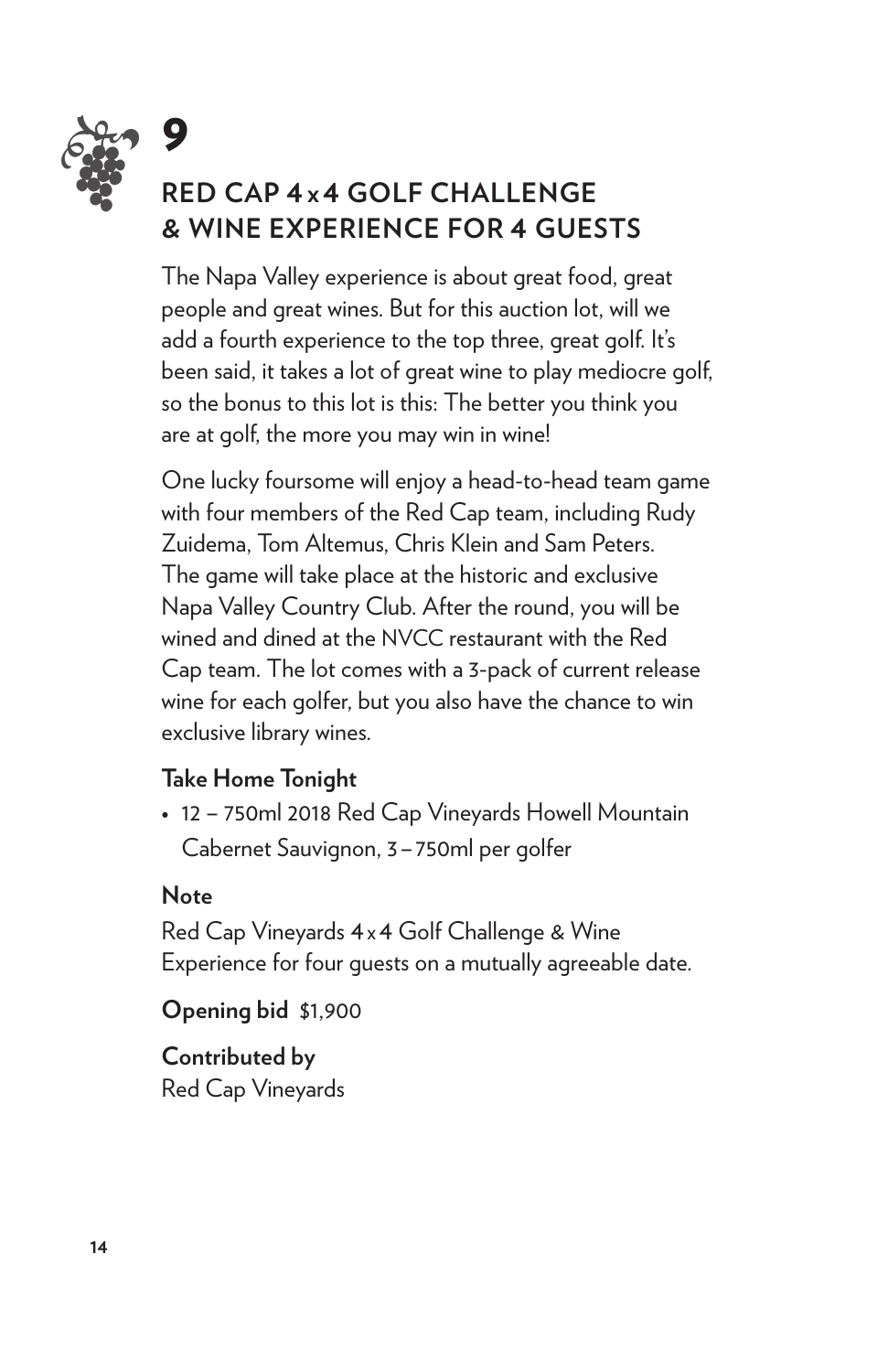![](_page_14_Picture_0.jpeg)

## **MEGA 3L'S & MORE!**

Spoil your family and friends when you share these formats from SPENCE . . . the 750ml's are samplers to help you decide when to crack open the 3L . . . Coravin has nothing on SPENCE. Also indulge yourself with 3Ls from Duckhorn Vineyards and Paravel. **Plus**, enjoy a Rector Creek Overlook Experience for six guests at Paraduxx.

#### **Take Home Tonight**

- 6 750ml 2014 SPENCE Howell Mountain Cabernet Sauvignon
- 1 3L 2014 SPENCE Howell Mountain Cabernet Sauvignon
- 1 3L 2017 Duckhorn Vineyards Howell Mountain Cabernet Sauvignon
- Gift Certificate: Paraduxx Rector Creek Overlook Experience for 6 guests
- 1 3L 2019 Paravel Henry Bros. Ranch Howell Mountain Cabernet Sauvignon

#### **Opening bid** \$2,200

#### **Contributed by**

Duckhorn Vineyards Paravel Paraduxx SPENCE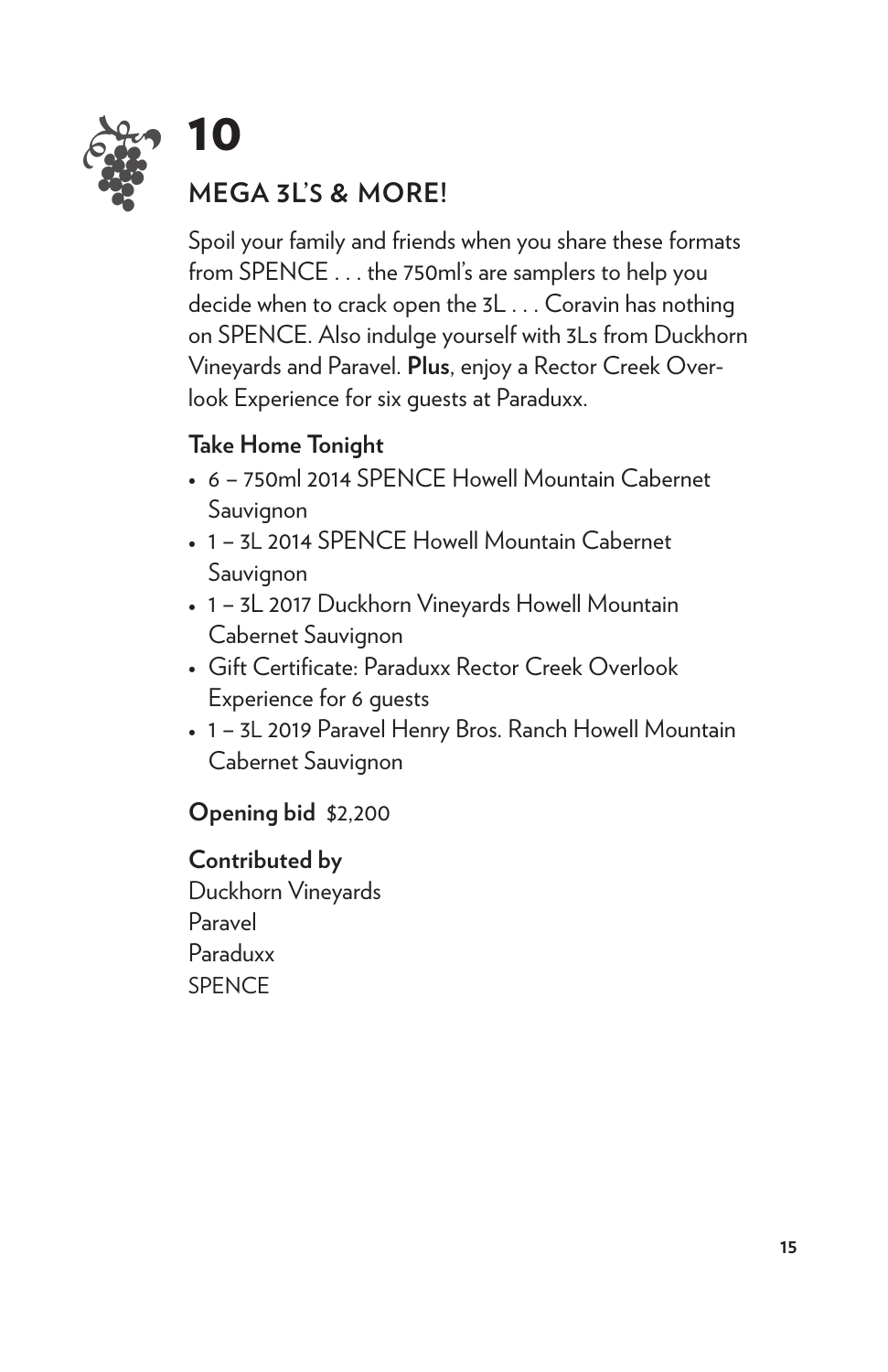![](_page_15_Picture_0.jpeg)

Two lucky winners will enjoy a one-night stay in relaxed but modern luxury at the Wydown Hotel in St. Helena. You'll also savor dinner at Cook St. Helena and lunch at Farmstead at Longmeadow Ranch in St. Helena. **Plus**, enjoy during your stay an assortment of wine from AMPL Wine, Charles Krug Winery, Flora Springs Winery, Seek and Stressed Vines Cellars.

#### **Take Home Tonight**

- 3 750ml 2019 AMPL Wine Howell Mountain Proprietary Red
- 3 750ml 2018 Charles Krug Cold Springs Vineyard Howell Mountain Cabernet Sauvignon
- 3 750ml 2017 Flora Springs Winery Dust & Glory Howell Mountain 100% Cabernet Sauvignon
- 3 750ml 2016 Seek Howell Mountain Cabernet Sauvignon
- 3 750ml 2019 Stressed Vines Cellars Howell Mountain Cabernet Sauvignon

#### **Opening bid** \$1,900

#### **Contributed by**

AMPL Wine Charles Krug Winery Flora Springs Winery Seek Stressed Vines Cellars Wydown Hotel Cook St. Helena Farmstead at Longmeadow Ranch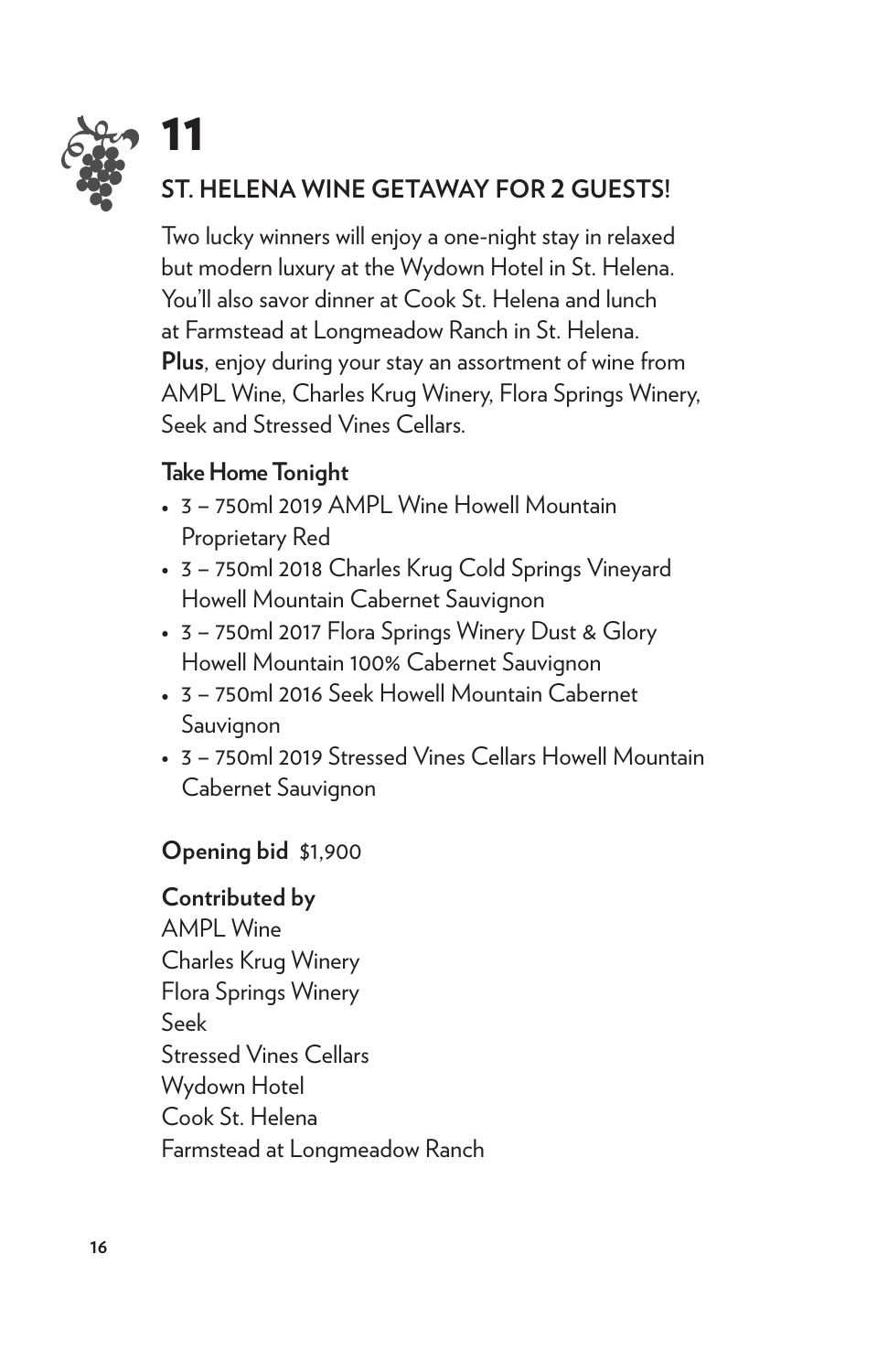![](_page_16_Picture_0.jpeg)

## **GET DOWN WITH FINE WINES, DINNER & DISCO AT SUMMIT LAKE FOR 20 COUPLES!**

Twenty groovy couples will enjoy wine tasting, dinner and silent disco under the stars at Summit Lake Vineyards & Winery on Howell Mountain. First, sample a range of new and old vintages and a whole lot in between from Summit Lake. Next, sit down for more wine and dinner with all manner of farm to table goodies from Summit Lake. Finally, get down with a **SILENT DISCO** by **DJ AUDIOWALL!**  *Let the good times roll!*

#### **Note**

12

Wine Tasting, Dinner and Silent Disco on Saturday, August 6, 2022 at 5:00 p.m.

**Opening bid** \$250 per couple

**Contributed by** Summit Lake Vineyards & Winery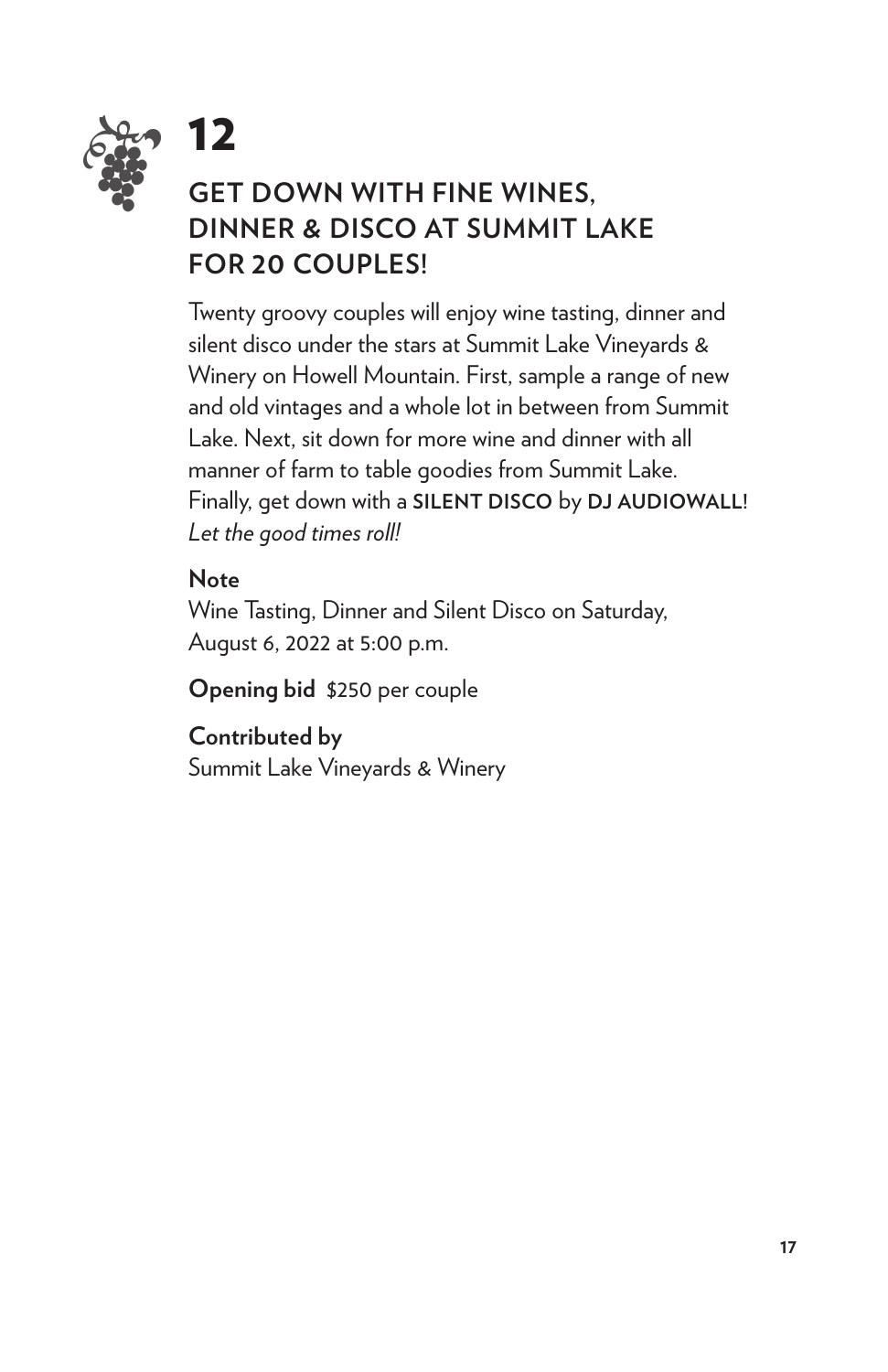![](_page_17_Picture_0.jpeg)

Eight fortunate winners will experience Howell Mountain at its finest with accommodations for 2 nights at Tobias Vineyards Howell Mountain Estate. This is an expansive private estate overlooking Napa Valley with 5 bedrooms, 4 couples (up to 8 guests). Enjoy your own mini-resort on Howell Mountain with pools, outdoor kitchen, bocce ball court, putting green *and* sprawling views with total privacy.

This amazing stay also includes a chef's dinner and wines in the vineyards at KrisTodd Vineyards. (neighboring vineyards to TOBIAS Vineyards)

#### **Note**

Dates must be mutually agreed upon. Expires June 18, 2023

**Opening bid** \$6,300

#### **Contributed by**

Tobias Vineyards KrisTodd Vineyards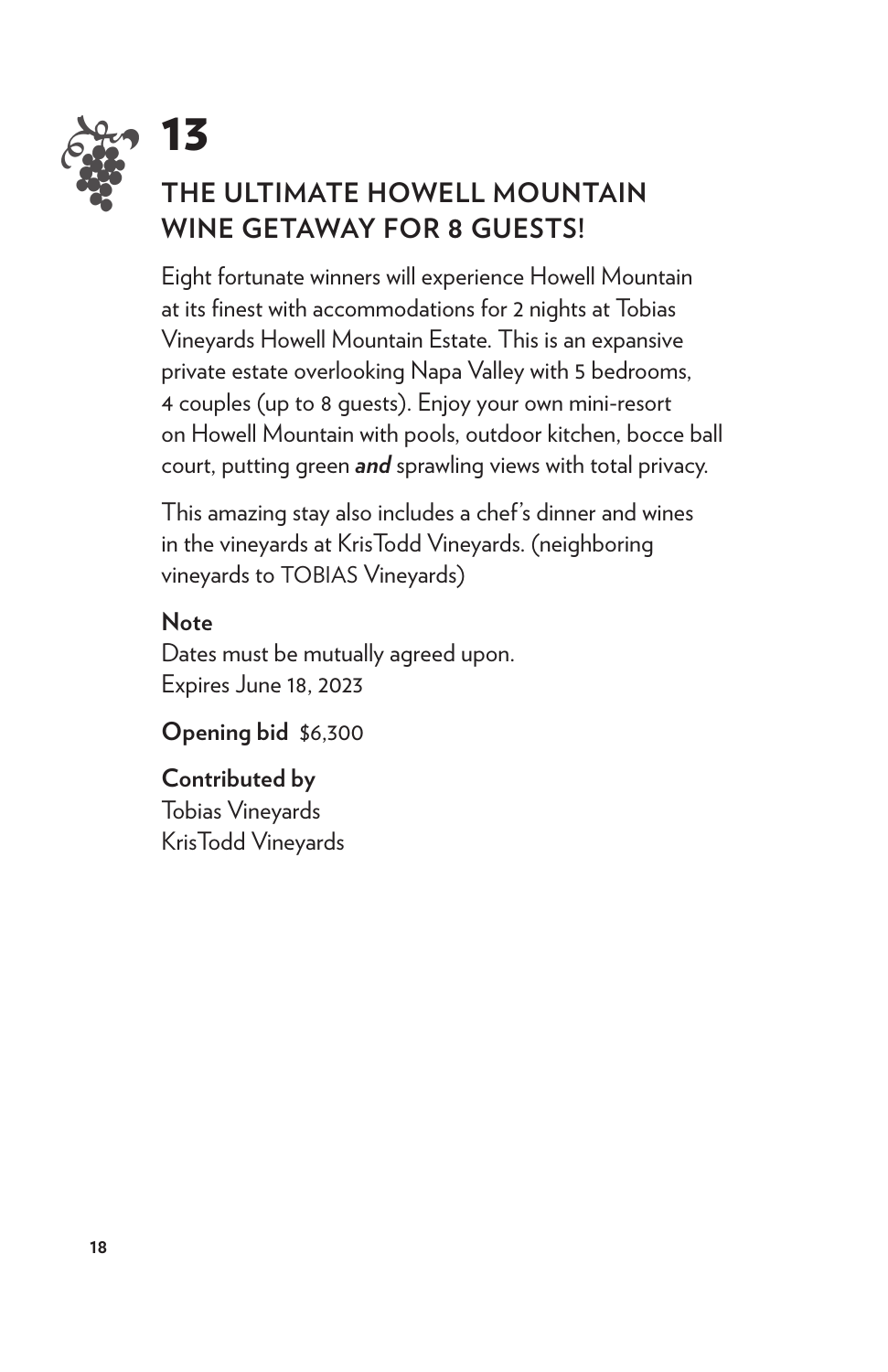![](_page_18_Picture_0.jpeg)

### **FUND A NEED** ANGWIN VOLUNTEER FIRE DEPARTMENT

Your generous donation to the Angwin Fire Station and its volunteers supports their efforts to serve Angwin, Howell Mountain, Napa Valley and the State of California.

Angwin Volunteer Firefighters respond to structure, vehicle and wildland fires, medical emergencies, traffic accidents, hazardous materials incidents, floods, and other emergencies. In addition, they conduct public education, fire prevention programs and equipment displays during the annual Fire Prevention Week and Emergency Medical Services week celebrations.

Å

*Please support our Angwin volunteers who generously donate their time, professionalism and hard work to protect our community.*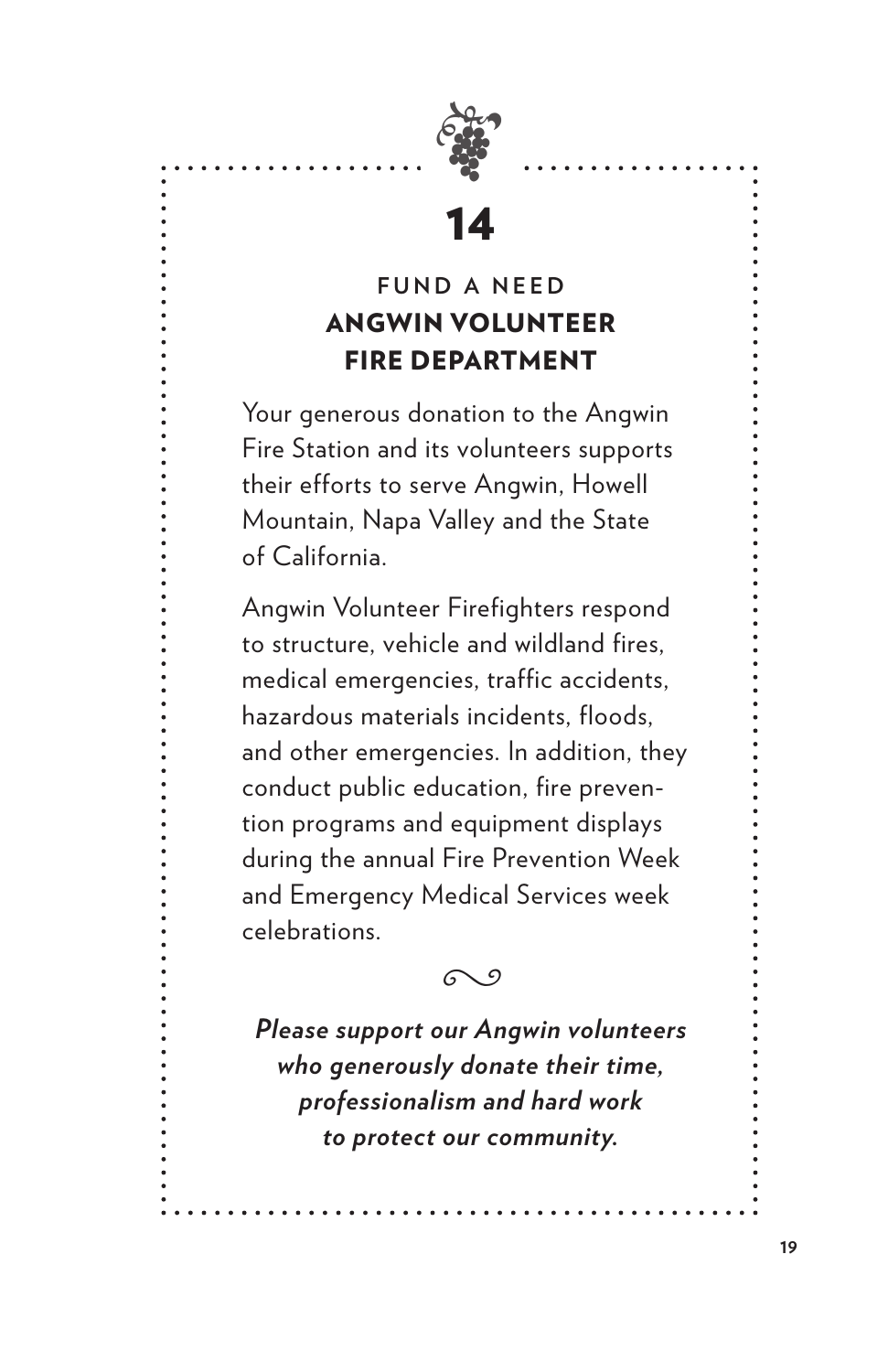![](_page_19_Picture_0.jpeg)

# **15**<br>**BBQ DINNER AT DUNN VINEYARDS FOR 10 GUESTS**

Pull on your cowboy boots for a Howell Mountain hoe-down, Dunn-style. Join the Dunn family for a BBQ dinner by Austin, Texas, chef Nick Cantillo of Dry Rub Republic, serving up his famous wood-smoked brisket. We'll bring out the macho magnums of Dunn Cabernet Sauvignon to accompany the meal and put on some dancing music.

#### **Take Home Tonight**

• 1 – 1.5L 2018 Dunn Vineyards Howell Mountain Cabernet Sauvignon

**Also Take Home Tonight** a variety of Retro Cellars family of wines:

- 6 750ml 2020 Retro Cellars Howell Mountain Rosé of Peloursin (The Mama)
- 3 750ml 2018 Retro Cellars Howell Mountain Syrah (The Papa)
- 3 750ml 2015 Retro Cellars HM Petite Sirah (The Baby)

#### **And More Take Home Tonight!**

- Gift Certificate for his and hers cowboy hats (2 total) from Retro Cellars selected by Mike & Kara Dunn during their trip to Wyoming in July.
- *Napa Behind the Bottle* by author Bill Tucker. Beautiful portraits of vintners and artisans in their environment.

#### **Note**

Dunn Vineyards BBQ Dinner for 10 guests on a mutually agreeable date.

**Opening bid** \$2,900

**Contributed by** Dunn Vineyards & Retro Cellars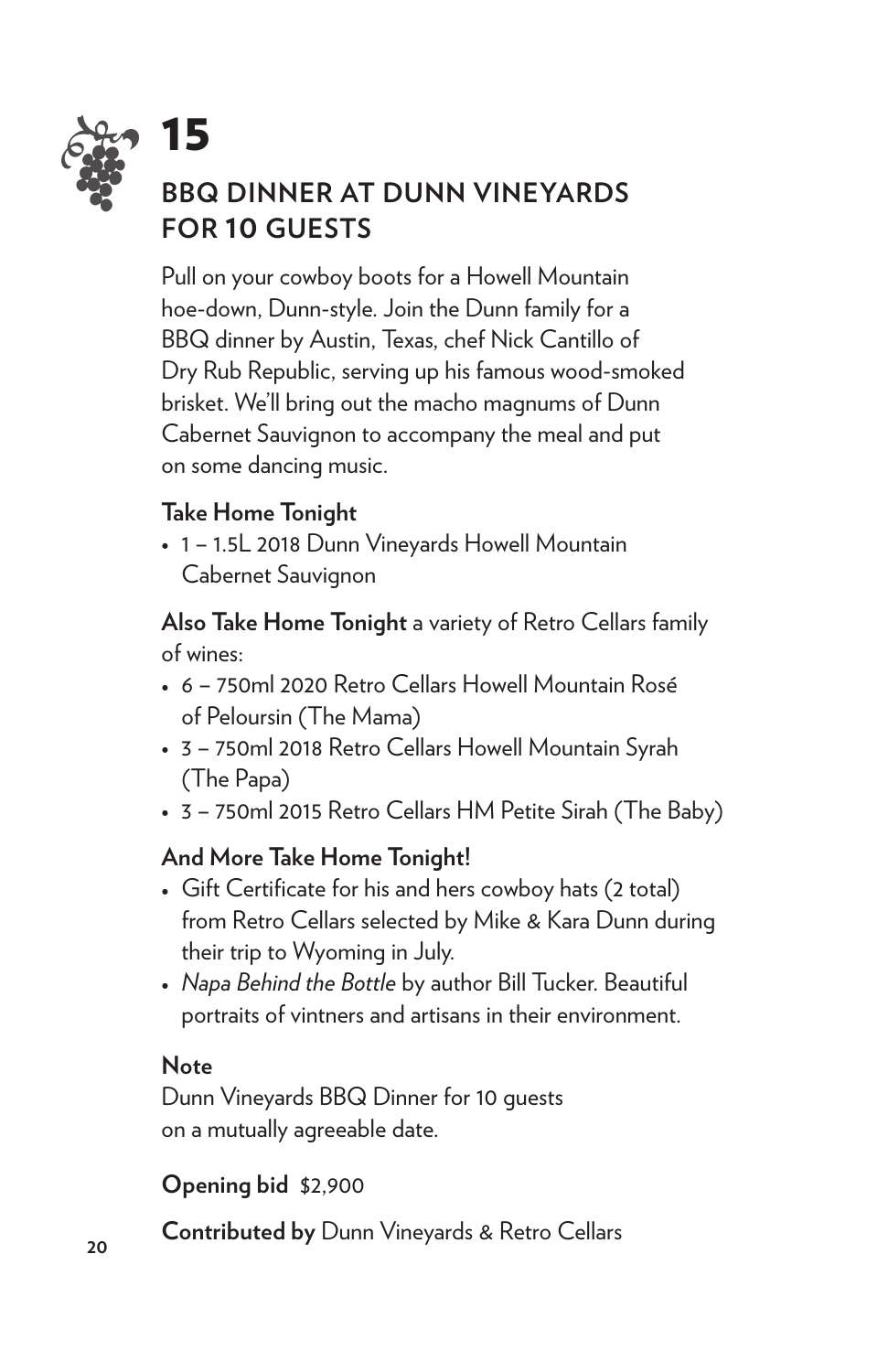![](_page_20_Picture_0.jpeg)

## **MEGA MAGNUMS FROM OUTPOST!**

Amaze wine lovers with this complete 6–bottle magnum collection of Outpost's 2018 Howell Mountain wines. Larger wine bottle sizes are well suited for longer aging of wines. It's a fact that wine from larger-format wine bottles age more slowly, and possibly develop more complexity and nuances than wines from smaller wine bottle sizes.

#### **Take home tonight:**

- 1 1.5L 2018 Outpost True Vineyard Howell Mountain Cabernet Sauvignon
- 1 1.5L 2018 Outpost True Vineyard 'Immigrant' Howell Mountain Red Blend
- 1 1.5L 2018 Outpost Estate Howell Mountain Cabernet Sauvignon
- 1 1.5L 2018 Outpost Howell Mountain Zinfandel
- 1 1.5L 2018 Outpost Howell Mountain Grenache
- 1 1.5L 2018 Outpost 'The Other' Howell Mountain Petite Sirah

#### **Opening bid** \$1,500

#### **Contributed by**

Outpost Estate Winery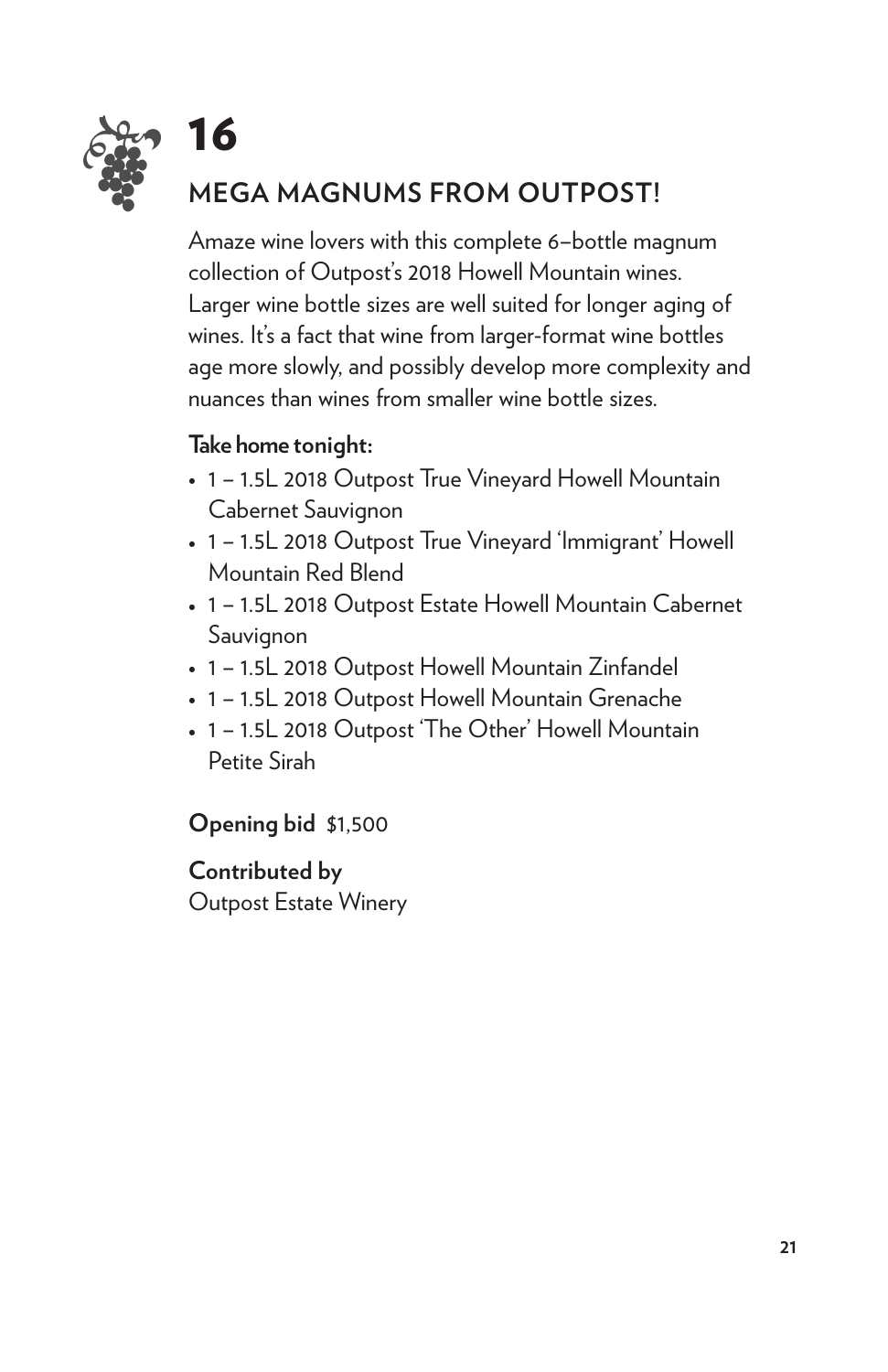![](_page_21_Picture_0.jpeg)

# *• •* **HOWELL MOUNTAIN WINE GETAWAY FOR 6 GUESTS!**

Six lucky winners will enjoy a two-night stay at Howell Mountain Estate, a luxury vacation rental on Howell Mountain. The 20-acre property is home to Coyoacan Vineyards and boasts hiking trails, a bocce ball court, sunset terrace, pool and jacuzzi. This secluded oasis is only 15-minutes from downtown St. Helena.

During your stay, enjoy a barrel-tasting of Coyoacan Vineyards' 2021 Estate Cabernet Sauvignon, Red Thread Rosé and a delicious charcuterie board. **Plus**, indulge in a Taste and Clay Experience at NBC Pottery with proprietor Nicki Ballere Callnan paired with Red Thread Wines. **And**, savor dinner at Goose & Gander in St. Helena.

On your second day, take a lovely hike in Las Posadas Forest, visit local wineries, or just relax by the pool. In the evening, join Gretchen and Brian Brakesman at their neighboring home on Howell Mountain for a delicious three-course dinner paired with Red Thread Wines. **Plus**, the winner will also take home tonight a half case of Red Thread Wines.

#### **Take Home Tonight**

- 3 750ml 2019 Red Thread Wines Howell Mountain Red Blend
- 3 750ml 2021 Red Thread Wines Howell Mountain Rosé of Zinfandel

#### **Note**

Please contact the host to schedule your stay on a mutually agreed upon date. No peak times. Expires June 18, 2023

#### **Opening bid \$4,900**

**Contributed by:** Coyoacan Vineyards, Red Thread Wine, Goose & Gander, NBC Pottery

**22**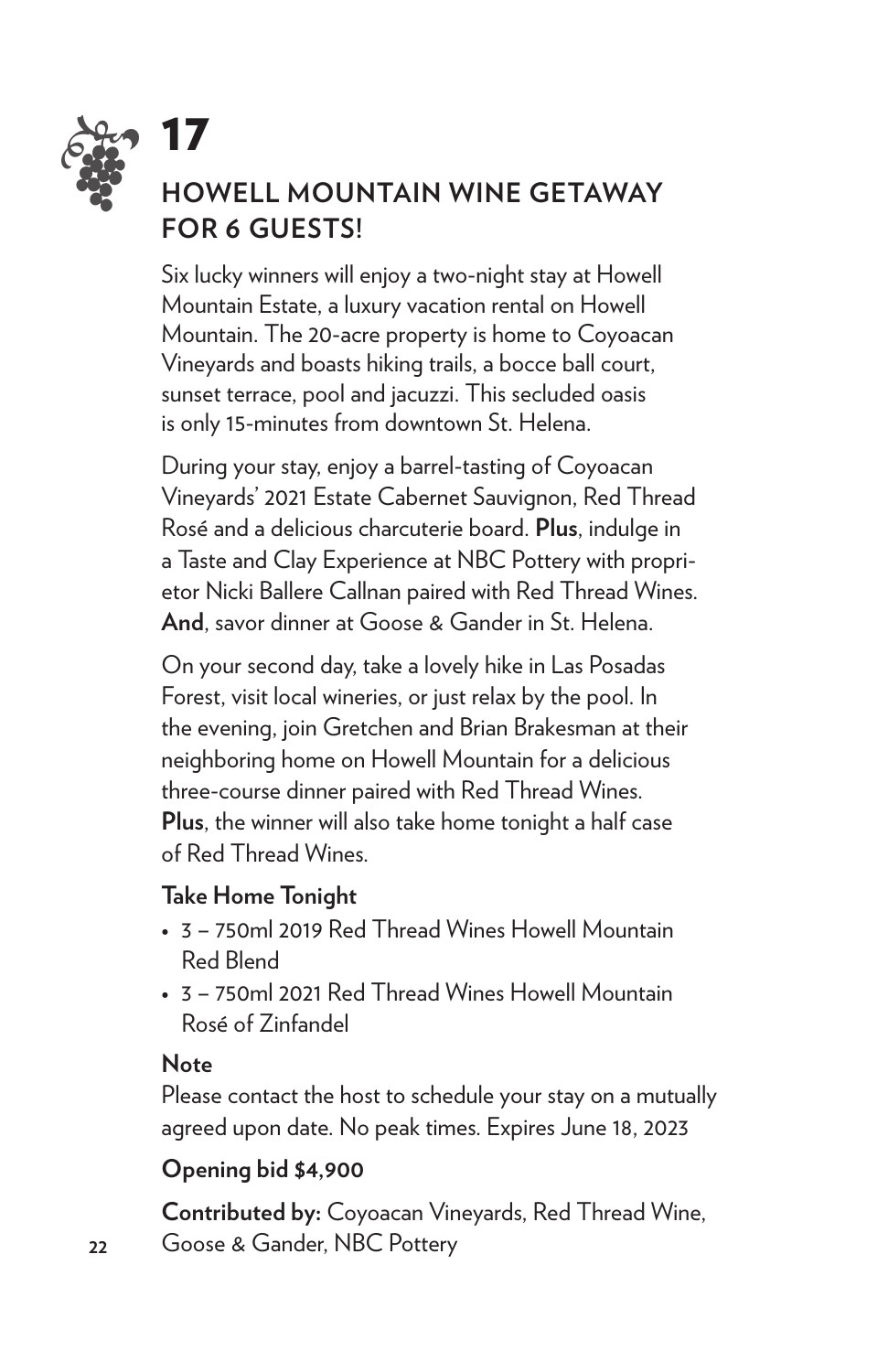![](_page_22_Picture_0.jpeg)

## **MOVING MOUNTAINS FOR MAGNUMS & LUNCHES FOR 4 GUESTS**

Savor a wine-paired lunch for 4 guests with Moone-Tsai at Brasswood Kitchen & Bar in St. Helena and take home 4 bottles of 2018 Moone-Tsai Howell Mountain Hillside Blend. Relax and enjoy their remarkable limited production wines, whose subtle balance of elegance and structure reflect the noble lion, protector of Bacchus, who appears on their label.

**Also**, enjoy a picnic lunch for 4 at Tom Eddy Winery in Calistoga and sample current release and barrel tastings with owner/winemaker, Tom Eddy. **Plus**, take home 2 magnums from Tom's library of cabernet sauvignons as a gift. Finally, indulge yourself in a VIP tour and a tasting for 4 guests at Davis Estates in Calistoga and take home a magnum of their 2017 Davis Estates Howell Mountain Cabernet Sauvignon.

#### **Take Home Tonight**

- 1 1.5L 2017 Davis Estates Howell Mountain Cabernet Sauvignon
- 4 750ml 2018 Moone-Tsai Howell Mountain Hillside Blend

#### **Notes**

- Moone-Tsai lunch and tasting on a mutually agreeable date. Expires June 18, 2023
- Tom Eddy Winery lunch and tasting on a mutually agreeable date. Expires June 18, 2023
- Davis Estates VIP tasting on a mutually agreeable date. Expires June 18, 2023

#### **Opening bid** \$3,500

#### **Contributed by**

Davis Estates Moone-Tsai Wines Tom Eddy Winery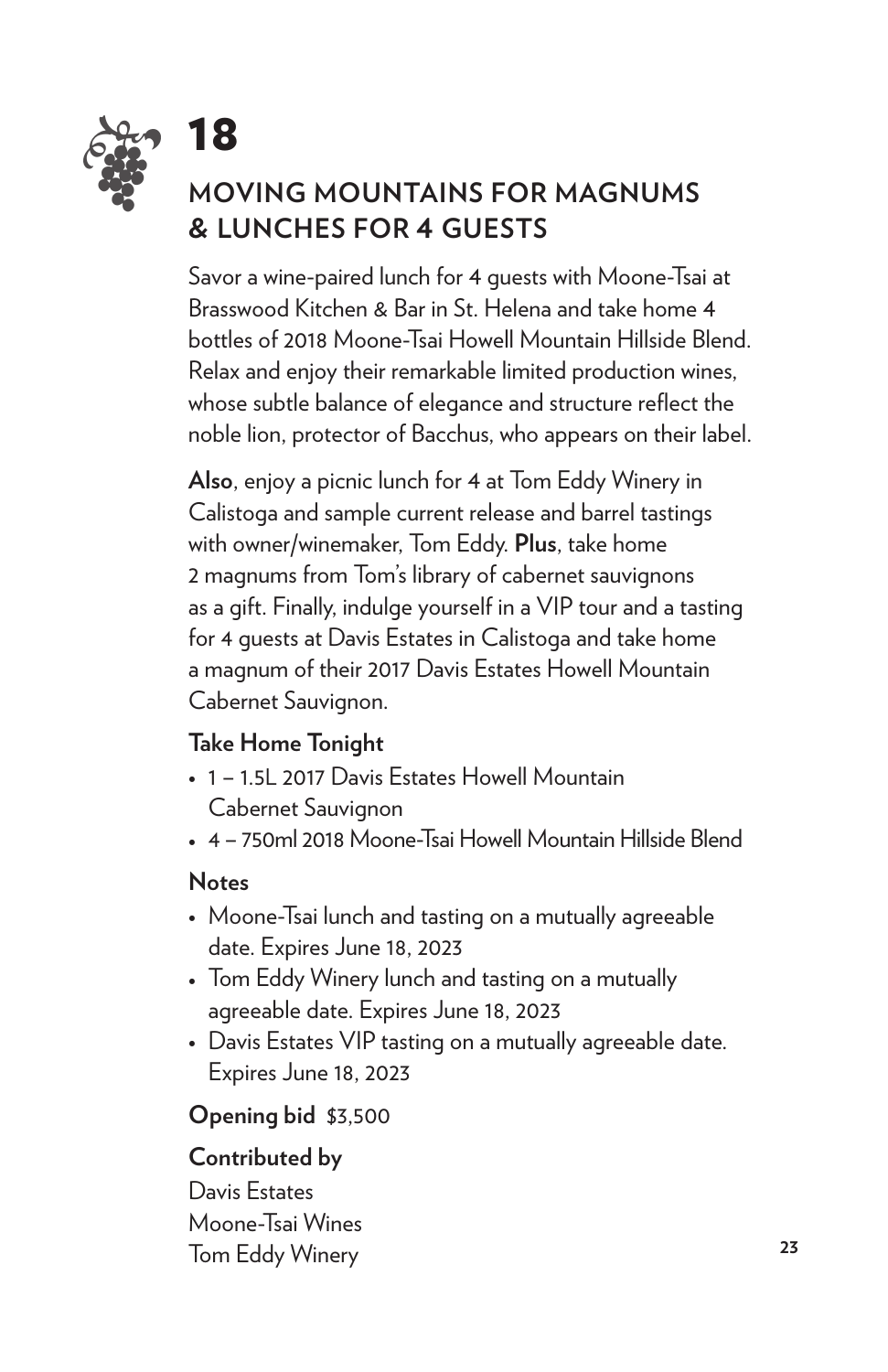![](_page_23_Picture_0.jpeg)

One winning couple will enjoy a 1-night stay in a Classic Garden View Room at Auberge du Soleil Resort & Spa in Rutherford. Detox at Auberge du Soleil Spa, which offers a tranquil retreat for reflecting, relaxing and restoring. Surrounded by the beauty of the landscape, the serene setting provides a connection with nature and instills the healing power of pleasure.

Retox at your leisure by indulging in all manner of worldclass Howell Mountain wines from Castiel Estate, HALL Wines, Retro Cellars and Stressed Vines Cellars. Invite another couple to share a 4-course dinner for 4 guests at The Restaurant at Auberge du Soleil. **Plus**, enjoy lunch for 2 at Brasswood Bar + Kitchen in St. Helena.

#### **Take Home Tonight**

- 3-750ml 2018 Castiel Estate Howell Mountain Cabernet Sauvignon
- 2-750ml 2016 HALL Wines Howell Mountain Cabernet Sauvignon
- 6-750ml 2020 Retro Cellars Howell Mountain Rosé of Peloursin (The Mama)
- 3-750ml 2018 Retro Cellars Howell Mountain Syrah (The Papa)
- 3-750ml 2015 Retro Cellars Howell Mountain Petite Sirah (The Baby)
- 3-750ml 2019 Stressed Vines Cellars Howell Mountain Cabernet Sauvignon

#### **Opening bid** \$2,900

**Contributed by:** Castiel Estate, HALL Wines, Retro Cellars, Stressed Vines Cellars, Auberge du Soleil Resort & Spa. The Restaurant at Auberge du Soleil. Brasswood Bar +

Kitchen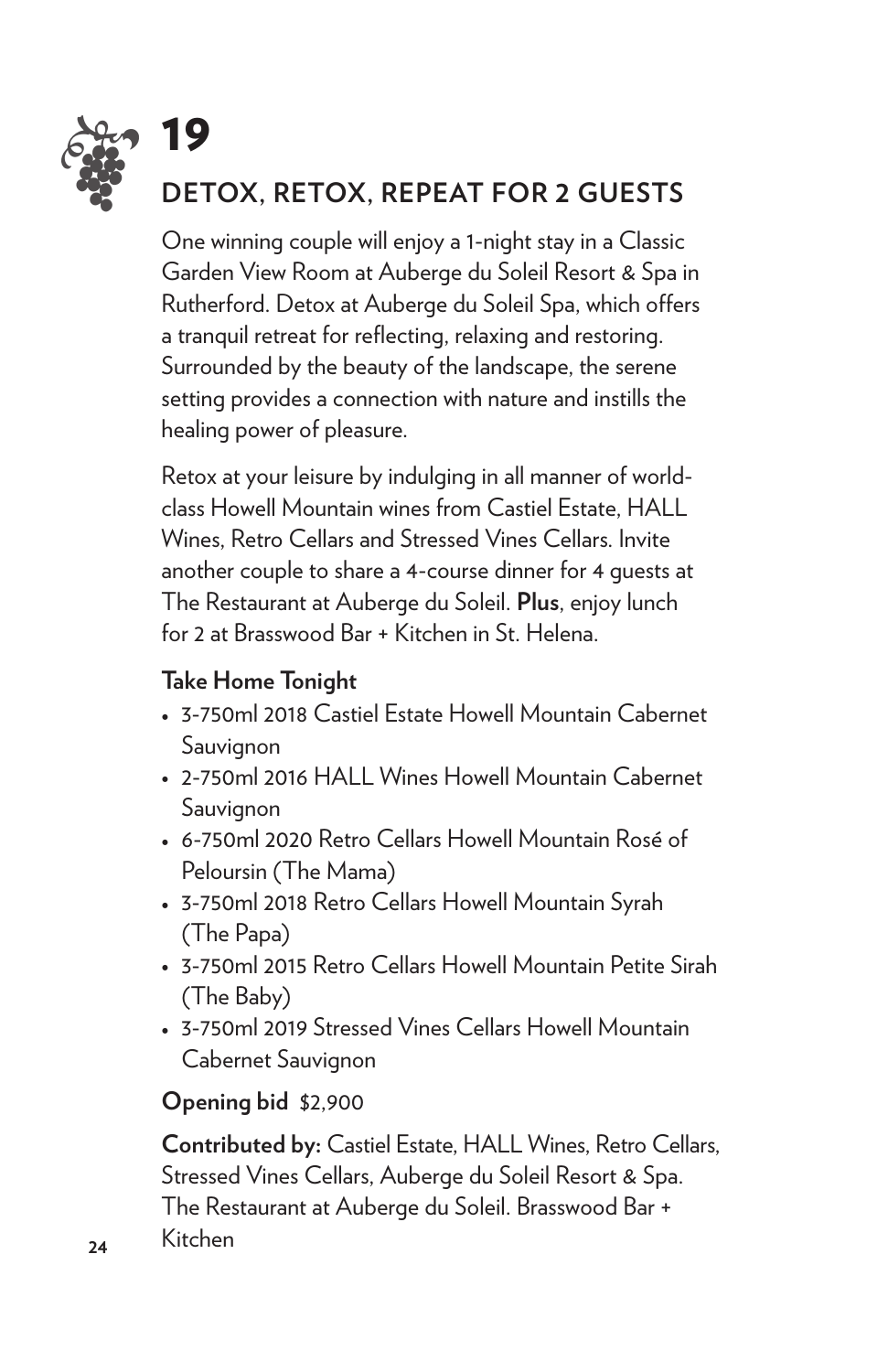![](_page_24_Picture_0.jpeg)

## **FINE WINES & LUNCH AT CIMAROSSA, MAGNUMS AND MORE FOR 6 GUESTS!**

Take in the breathtaking scenery at Cimarossa "Red Hilltop" Vineyards overlooking the Napa Valley and enjoy a sideby-side tasting of estate cabernet sauvignon and lunch for 6 guests prepared by owners Dino Dina and Corry Dekker. **Also**, treat yourself to a VIP behind-the-scenes tour and tasting for 6 guests at Arkenstone's Howell Mountain estate. **And**, saunter next door and enjoy a tour and tasting at Bravante Vineyards where 6 guests will savor their celebrated collection of Estate-driven wines. The winner also receives an array of magnums from Haber Family Vineyards, Arkenstone, Bravante and Cimarossa.

#### **Take Home Tonight**

- 1 1.5L 2019 Haber Family Vineyards Howell Mountain Cabernet Sauvignon
- 1 1.5L 2014 Cimarossa Riva di Levante Howell Mountain Cabernet Sauvignon
- 1 1.5L 2017 Arkenstone Estate Red
- 1 1.5L 2006 Bravante Vineyards Howell Mountain Cabernet Sauvignon
- 1 1.5L 2010 Bravante Vineyards Howell Mountain Cabernet Sauvignon
- 1 750ml 2017 Bravante Vineyards Howell Mountain Cabernet Sauvignon

#### **Notes**

• Cimarossa lunch & tasting on a mutually agreeable date. Expires June 18, 2023• Arkenstone tasting on a mutually agreeable date. Expires June 18, 2023 • Bravante tasting on a mutually agreeable date. Expires June 18, 2023

#### **Opening bid** \$2,900

**Contributed by** Arkenstone, Bravante Vineyards, Cimarossa, Haber Family Vineyards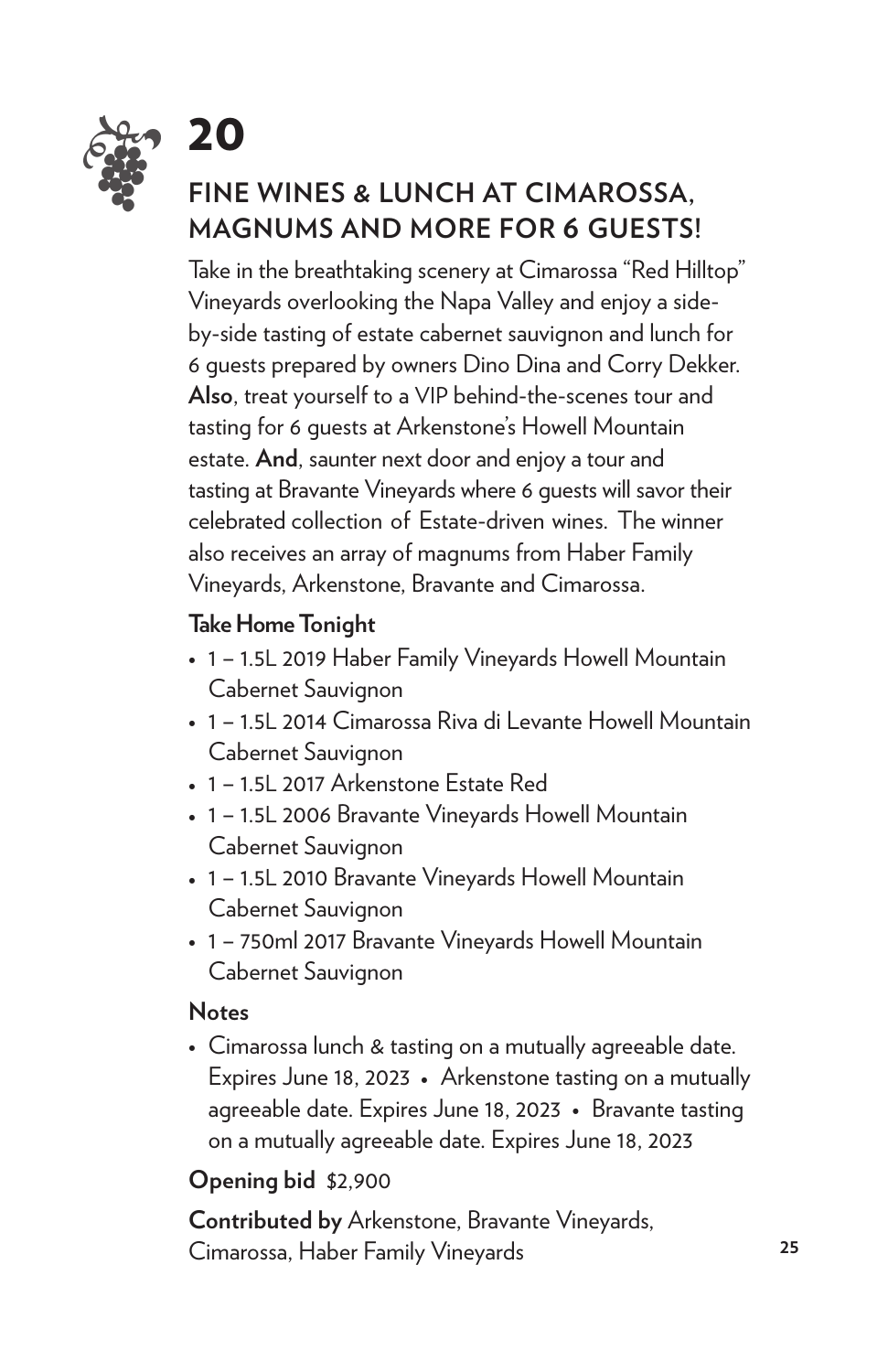![](_page_25_Picture_0.jpeg)

# **• 21**<br>MOUNTAIN MAJESTY MAGNUMS & MORE **FOR 8 GUESTS!**

Robert Craig Winery invites you to their beautiful, notopen-the-public Howell Mountain Estate Vineyard to experience an immersive tour and tasting by a member of the Craig Crew. Your tour features a rare selection of mountain AVA wines and a special barrel tasting.

**Also**, O'Shaughnessy Estate Winery welcomes you to their 120-acre Howell Mountain hillside property which includes a tour of their 12,000-square-foot hillside cave with semicircular construction and soaring 26-foot ceilings—giving the impression that the cave continues forever. Their red wines rest in this beautiful environment for almost 2 years prior to bottling.

#### T**ake Home Tonight**

- 4 1.5L 2018 O'Shaughnessy Howell Mountain Cabernet Sauvignon
- 2 1.5L 2017 Robert Craig Howell Mountain Cabernet Sauvignon
- 2 1.5L 2018 Robert Craig Howell Mountain Cabernet Sauvignon

#### **Notes**

- O'Shaughnessy VIP Tour & Tasting on mutually agreeable date.
- Robert Craig VIP Tour & Tasting on mutually agreeable date.

#### **Opening bid** \$2,900

#### **Contributed by**

O'Shaughnessy Estate Winery Robert Craig Winery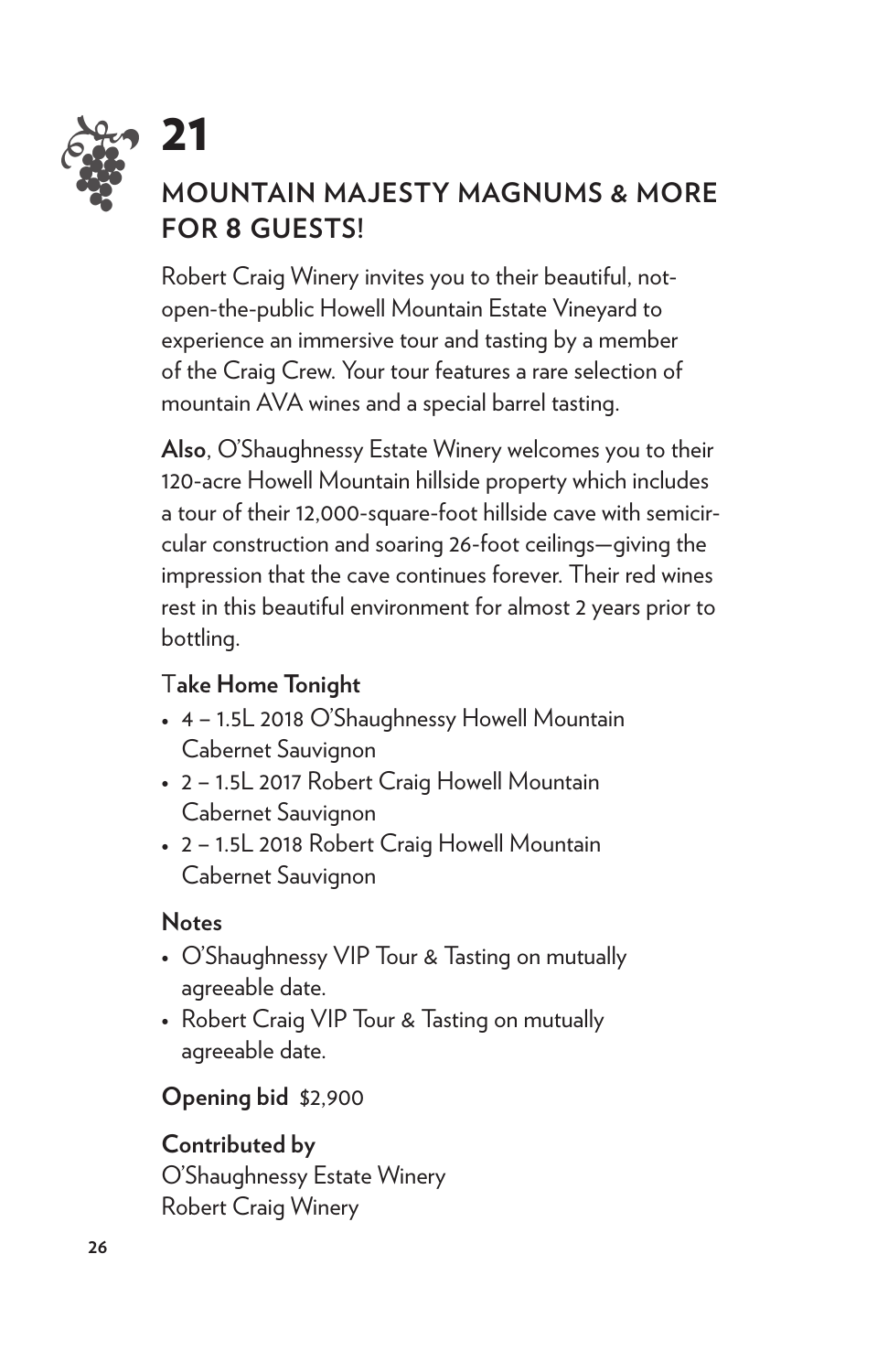![](_page_26_Picture_0.jpeg)

#### **WINE COUNTRY STAY, WINE & DINE FOR 2 GUESTS**

The lucky winners will enjoy a 2-night stay for 2 guests in a Deluxe Vineyard View Guest Room at the Wine Country Inn & Cottages in St. Helena, which includes their wine country breakfasts. You'll also savor dinner at Market St. Helena *and* lunch at Buster's Southern BBQ. **Plus**, enjoy during your stay an assortment of Howell Mountain wine from AMPL Wine, Charles Krug Winery, Flora Springs Winery and Seek.

#### **Take Home Tonight**

- 3 750ml 2019 AMPL Wine Howell Mountain Proprietary Red
- 3 750ml 2018 Charles Krug Cold Springs Vineyard Howell Mountain Cabernet Sauvignon
- 3 750ml 2017 Flora Springs Winery Dust & Glory Howell Mountain 100% Cabernet Sauvignon
- 3 750ml 2015 Seek Howell Mountain Cabernet Sauvignon

#### **Note**

Wine Country Inn 2-night stay for 2 guests based upon availability and valid Sunday–Thursday only. Expires December 31, 2023

**Opening bid** \$2,300

#### **Contributed by**

AMPL Wine Charles Krug Winery Flora Springs Winery Seek Wine Country Inn Market St. Helena Buster's Southern BBQ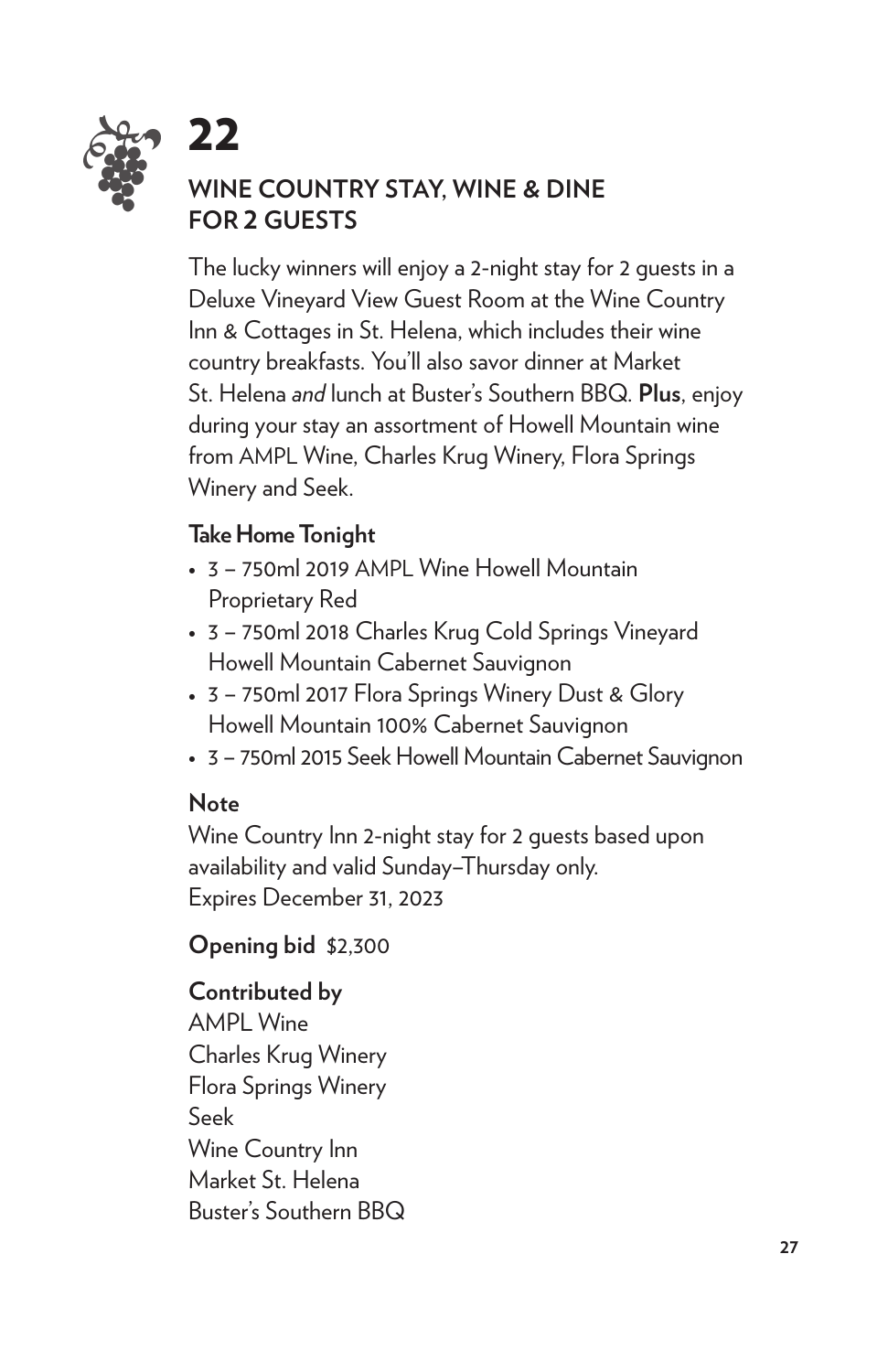![](_page_27_Picture_0.jpeg)

# **PART 23**<br>FINE WINES & LUNCH AT ADAMVS, **MAGNUMS & MORE FOR 6 GUESTS**

Atop Howell Mountain sits 80 acres of wild beauty, now known as the ADAMVS Estate. ADAMVS, derived from Latin, meaning *borne from red earth*, captures this exalted *terroir* of undulating volcanic rock hillsides reaching 2,000 feet in elevation. Six fortunate folks will enjoy a private (not open to the general public) visit to the Estate, which includes an excursion through the vineyard, a tour of the winery and barrel halls, a tasting *and* an exquisite European-style luncheon in their stunning wine library.

**Plus**, enjoy another fantastic tour and tasting for 6 guests with Predecessor Estate Wines. Finally, indulge yourselves with a collection of Howell Mountain fine wines from ADAMVS, Angwin Estate Vineyards, Haber Family Vineyards and Predecessor Estate Wines.

#### **Take Home Tonight**

- 1 1.5L 2011 ADAMVS TERES Cabernet Sauvignon
- 1 1.5L 2012 Angwin Estate Vineyards Cabernet Sauvignon
- 1 750ml 2012 Angwin Estate Vineyards Cabernet Sauvignon
- 1 1.5L 2018 Haber Family Vineyards Cabernet Sauvignon
- 3 750ml total (1-750ml each) 2018 Predecessor Howell Mountain Cabernet Sauvignon, Cabernet Franc and Merlot in a beautiful, branded wood box.

#### **Note**

ADAMVS luncheon, tour and tasting for 4 guests on a mutually agreeable date. Expires June 2024

#### **Opening bid** \$2,900

**Contributed by** ADAMVS, Angwin Estate Vineyards, Haber Family Vineyards, Predecessor Estate Wines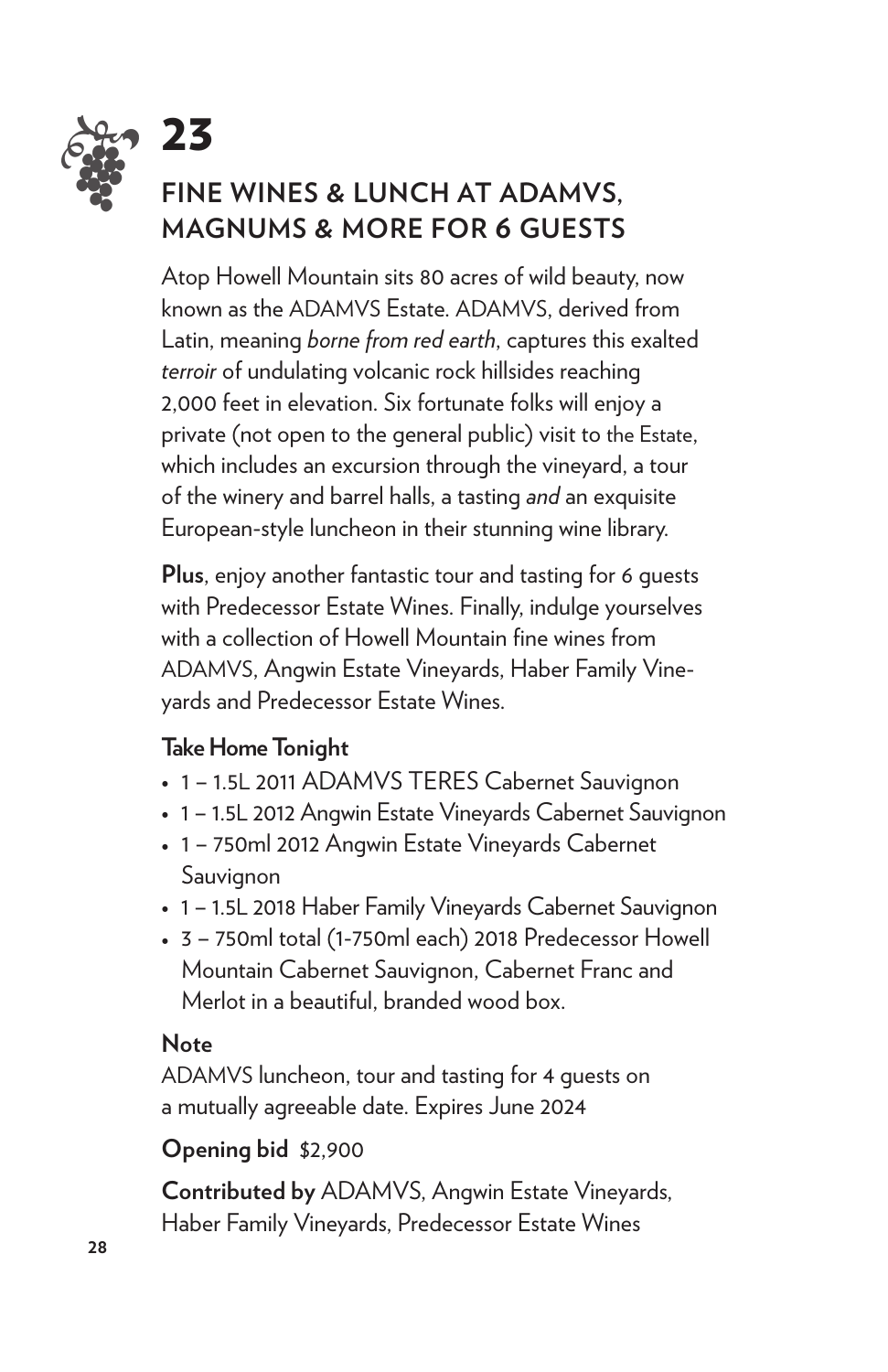![](_page_28_Picture_0.jpeg)

## **NAPA STAY DINE & WINE FOR 2 GUESTS**

Two fortunate folks will enjoy a 1-night stay for 2 guests in a SENZA King Room at SENZA Hotel in Napa, which is just a short walk to Bistro Don Giovanni, where you will savor dinner for 2. Continue your culinary feast at Bistro Jeanty in Yountville with lunch for 2 guests. **Plus**, enjoy a range of Howell Mountain wines from Charles Krug Winery, Howell at the Moon, Howell Mountain Vineyards and Robert Foley Vineyards.

#### **Take Home Tonight**

- 3 750ml 2018 Charles Krug Winery Cold Springs Vineyard Howell Mountain Cabernet Sauvignon
- 3 750ml 2011 Howell at the Moon Knoll Vineyard Howell Mountain Cabernet Sauvignon
- 3 750ml total (1-750ml each 2015) Howell Mountain Vineyards Beatty Ranch Howell Mountain Cabernet Sauvignon, Cabernet Franc and Petit Verdot
- 3 750ml 2017 Robert Foley Vineyards Howell Mountain Merlot

#### **Opening bid** \$1,500

#### **Note**

SENZA Hotel 1-night stay, subject to availability. Valid Sunday–Thursday only. Not valid September or October. Expires April 30, 2023

#### **Contributed by**

Charles Krug Winery, Howell at the Moon Winery, Howell Mountain Vineyards, Robert Foley Vineyards, SENZA Hotel, Bistro Don Giovanni, Bistro Jeanty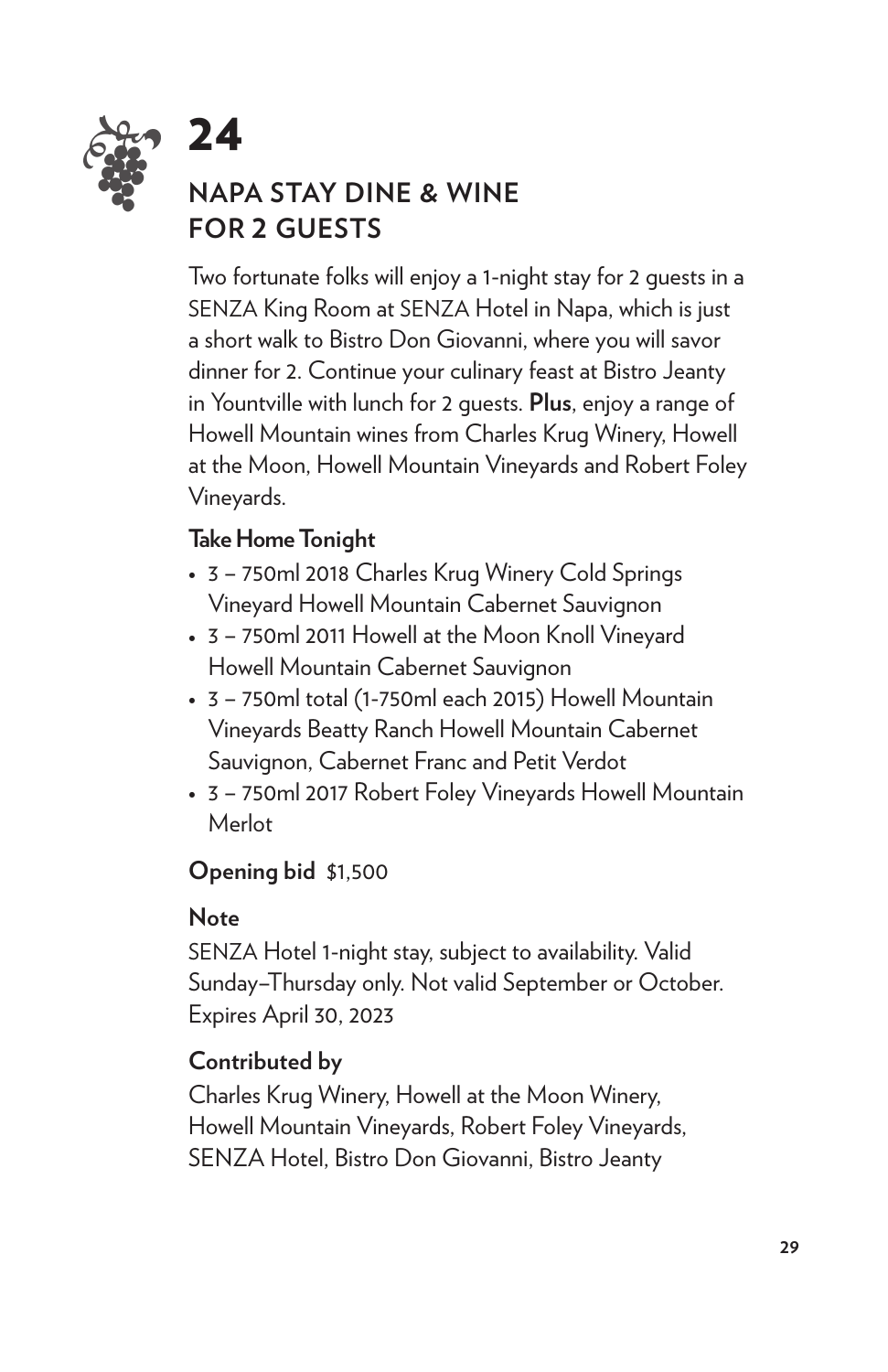![](_page_29_Picture_0.jpeg)

# **• 25**<br>FINE WINES WITH ZAKIN FOR 6 GUESTS **& EVEN MORE MAGNUMS!**

Six very lucky winners will enjoy an exclusive tour and tasting for 6 guests while taking in the extraordinary views from the Zakin Family Estate. Situated on 150 acres, facing southwest on Howell Mountain, the Zakin Family Estate looks over the Napa Valley with elevations between 1,250- to 1,450-feet above the valley floor.

**Also** enjoy an array of Howell Mountain magnums from Angwin Estate Vineyards, Pestoni Family Estate Winery and Zakin Family Estate.

#### **Take Home Tonight**

- 1 1.5L 2018 Angwin Estate Vineyards Cabernet Sauvignon
- 1 750ml 2018 Angwin Estate Vineyards Cabernet Sauvignon
- 1 1.5L 2017 Pestoni Family Estate Winery Howell Mountain Cabernet Sauvignon
- 1 1.5L 2018 Pestoni Family Estate Winery Block B Howell Mountain Cabernet Sauvignon
- 1 1.5L 2019 Pestoni Family Estate Winery Riserva Di Famiglia Howell Mountain Red Blend
- 1 1.5L 2017 Zakin Family Estate Howell Mountain Cabernet Sauvignon

#### **Opening bid** \$2,300

#### **Note**

Zakin Family Estate tour and tasting on mutually agreeable date. Expires June 18, 2023

#### **Contributed by**

Angwin Estate Vineyards Pestoni Family Estate Winery Zakin Family Vineyards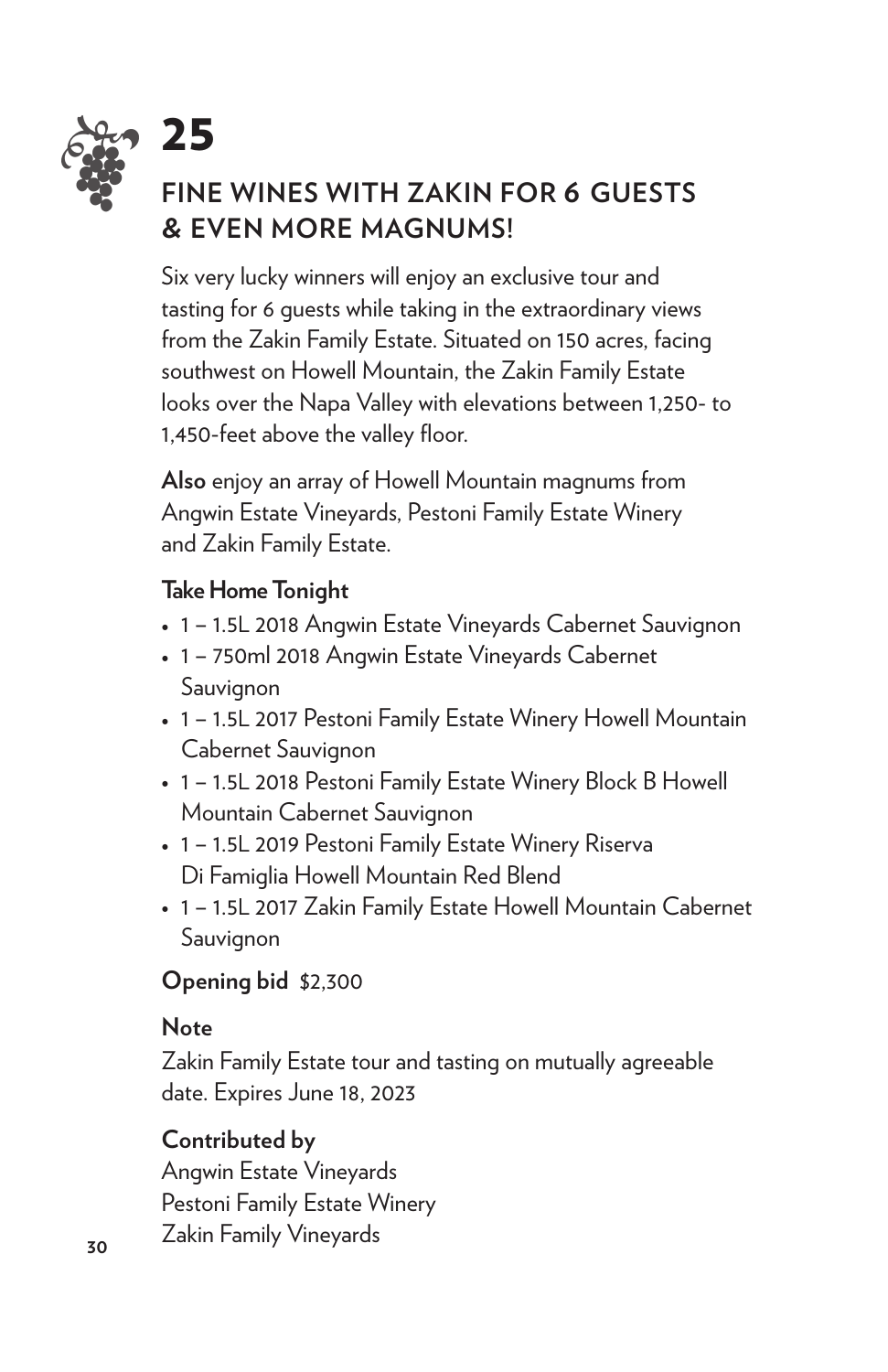![](_page_30_Picture_0.jpeg)

## 26 **HOWELL MOUNTAIN AVA FOUNDERS LOT**

Impress your family and friends with a bit of wine history with this selection of Howell Mountain AVA anniversary vintages from our Howell Mountain AVA Founders: Randy Dunn (Dunn Vineyards), Mike Beatty (Howell Mountain Vineyards), Bill Smith (La Jota Vineyard Co.), Bob Lamborn (Lamborn Family Vineyards) and Bob Brakesman (Summit Lake Vineyards & Winery).

These gentlemen got together in the early 1980s to establish an American Viticultural Area (AVA) to distinguish their unique wine growing region from that of the Napa Valley AVA. They rolled out a topographical map and weighted down the corners with the wine bottles they had brought to share. After thoughtful discussion of what made their wine-growing region distinctive from the rest of the Valley, they agreed that one key characteristic of their appellation was its distinctive climate—positioned well above the valley floor.

Typically rivers, creeks, mountain peaks and property lines define an AVA, but these founders determined that the Howell Mountain AVA boundaries ought to be defined by the mountain's 1,400-foot elevation contour line, which placed their vineyards *above the fog* when it rolls in from the ocean and socks in the Valley below.

After reviewing the evidence of the boundaries and elevations of the region, the Bureau of Alcohol, Tobacco and Firearms ruled Howell Mountain was, indeed, worthy of granting a new AVA. So in 1983, Howell Mountain was officially designated as the first AVA within the Napa Valley AVA.

#### *And the rest, as they say, is history.*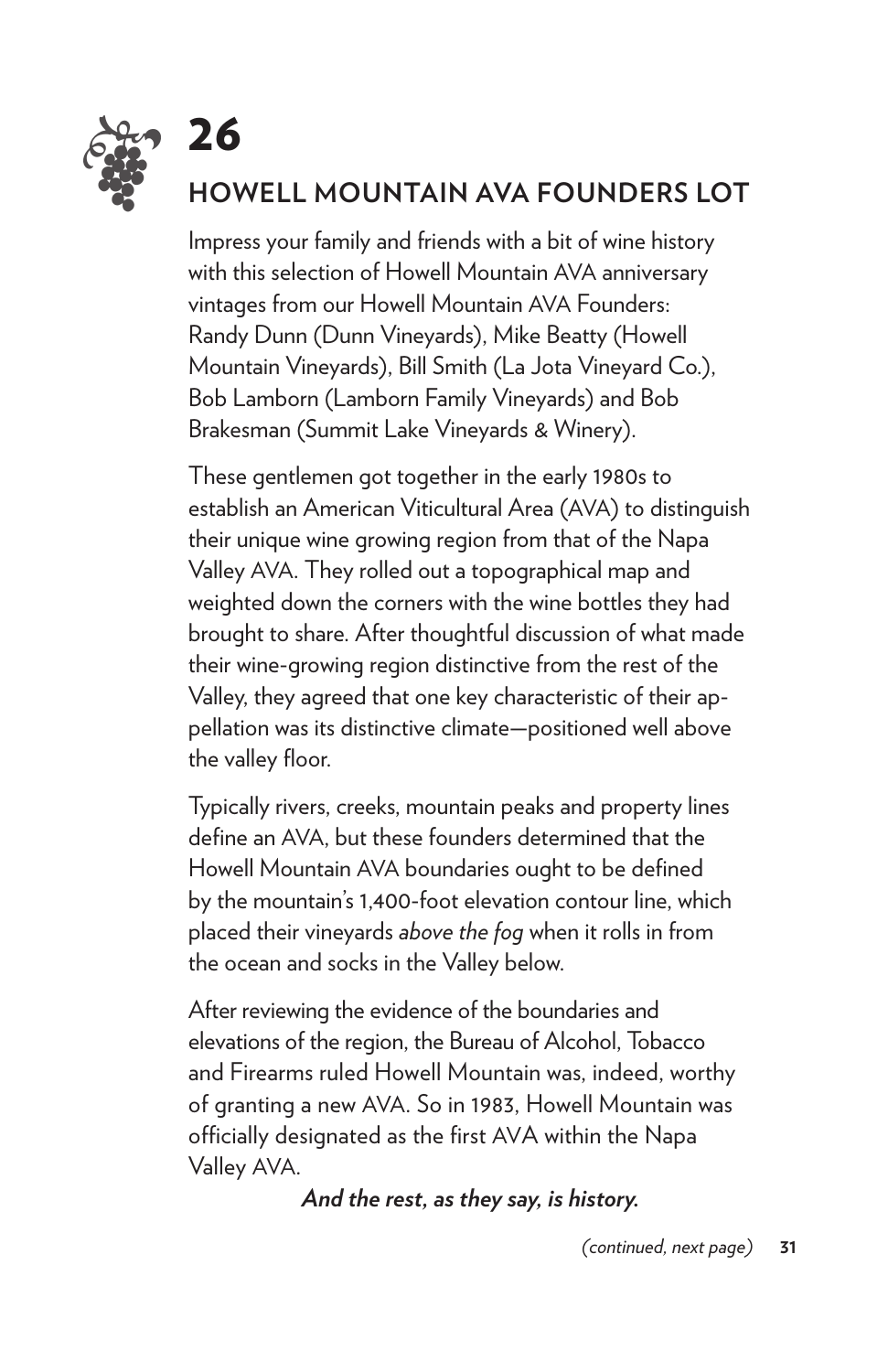#### *Howell Mountain Founders Lot, continued*

#### **Take Home Tonight**

- 1 750ml 2008 Dunn Vineyards Howell Mountain Cabernet Sauvignon
- 1 750ml 2013 Dunn Vineyards Howell Mountain Cabernet Sauvignon
- 1 1.5L 2013 Howell Mountain Vineyards Reserve Howell Mountain Cabernet Sauvignon
- 1 3L 2013 La Jota Vineyard Co. Howell Mountain Cabernet Sauvignon
- 1 3L 2008 Lamborn Family Vineyards Howell Mountain Cabernet Sauvignon
- 1 750ml 2008 Summit Lake Vineyards & Winery "Emily Kestrel" Howell Mountain Cabernet Sauvignon
- 1 750ml 2013 Summit Lake Vineyards & Winery "Emily Kestrel" Howell Mountain Cabernet Sauvignon

#### **Opening bid** \$1,900

#### **Contributed by**

Dunn Vineyards Howell Mountain Vineyards La Jota Vineyard Co. Lamborn Family Vineyards Summit Lake Vineyards & Winery